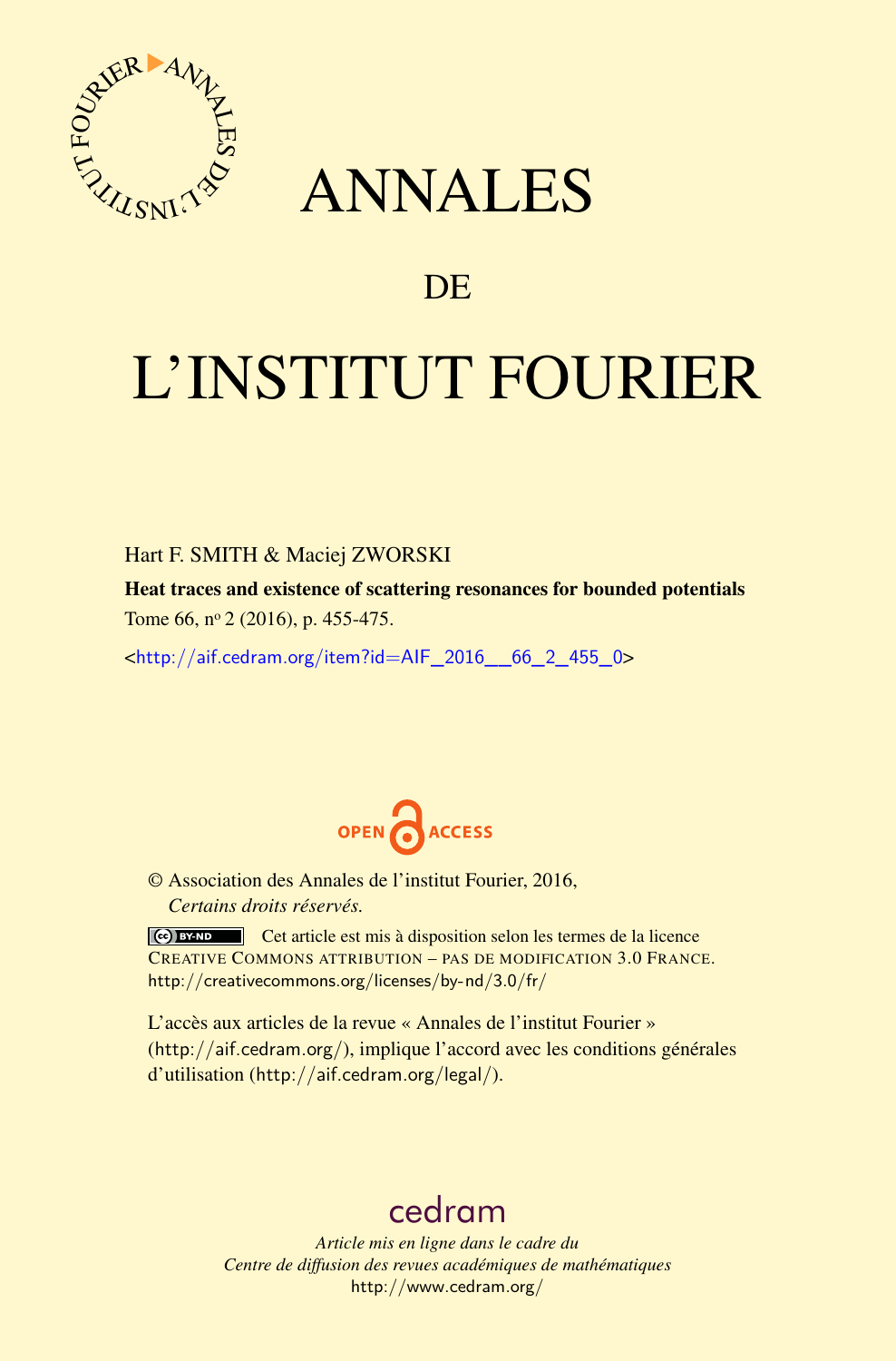#### HEAT TRACES AND EXISTENCE OF SCATTERING RESONANCES FOR BOUNDED POTENTIALS

**by Hart F. SMITH & Maciej ZWORSKI (\*)**

ABSTRACT. — We show that, in odd dimensions, any real valued, bounded potential of compact support has at least one scattering resonance. In dimensions 3 and greater this was previously known only for sufficiently smooth potentials. The proof is based on an inverse result, which shows that the regularized trace of the associated heat kernel admits a full asymptotic expansion if and only if the potential is smooth.

Résumé. — Nous montrons qu'en dimensions impaires, un potentiel borné, à support compact et à valeurs réelles, présente au moins une résonance de diffusion. En dimension 3 ou plus, ce résultat était connu seulement pour des potentiels suffisamment réguliers. La démonstration est fondée sur un résultat inverse, montrant que la trace régularisée du noyau de la chaleur associé admet un développement asymptotique complet si et seulement si le potentiel est lisse.

#### <span id="page-1-1"></span>**1. Introduction and statements of results**

Let  $V \in L^{\infty}_c(\mathbb{R}^n;\mathbb{R})$  be a bounded, compactly supported, real valued potential and let  $n \geq 3$  be odd. We consider the Schrödinger operator,

$$
(1.1) \t\t P_V = -\Delta + V(x),
$$

and ask the question whether  $P_V$  always (for  $V \neq 0$ ) has infinitely many scattering resonances. Scattering resonances are defined as poles of the meromorphic continuation of the resolvent

<span id="page-1-0"></span>(1.2) 
$$
R_V(\lambda) := (-\Delta + V - \lambda^2)^{-1}, \quad n \text{ odd},
$$

Keywords: Scattering, resonances, heat trace.

Math. classification: 35P25, 35K08.

<sup>(\*)</sup> This material is based upon work supported by the National Science Foundation under Grants DMS-1161283(HS) and DMS-1201417(MZ).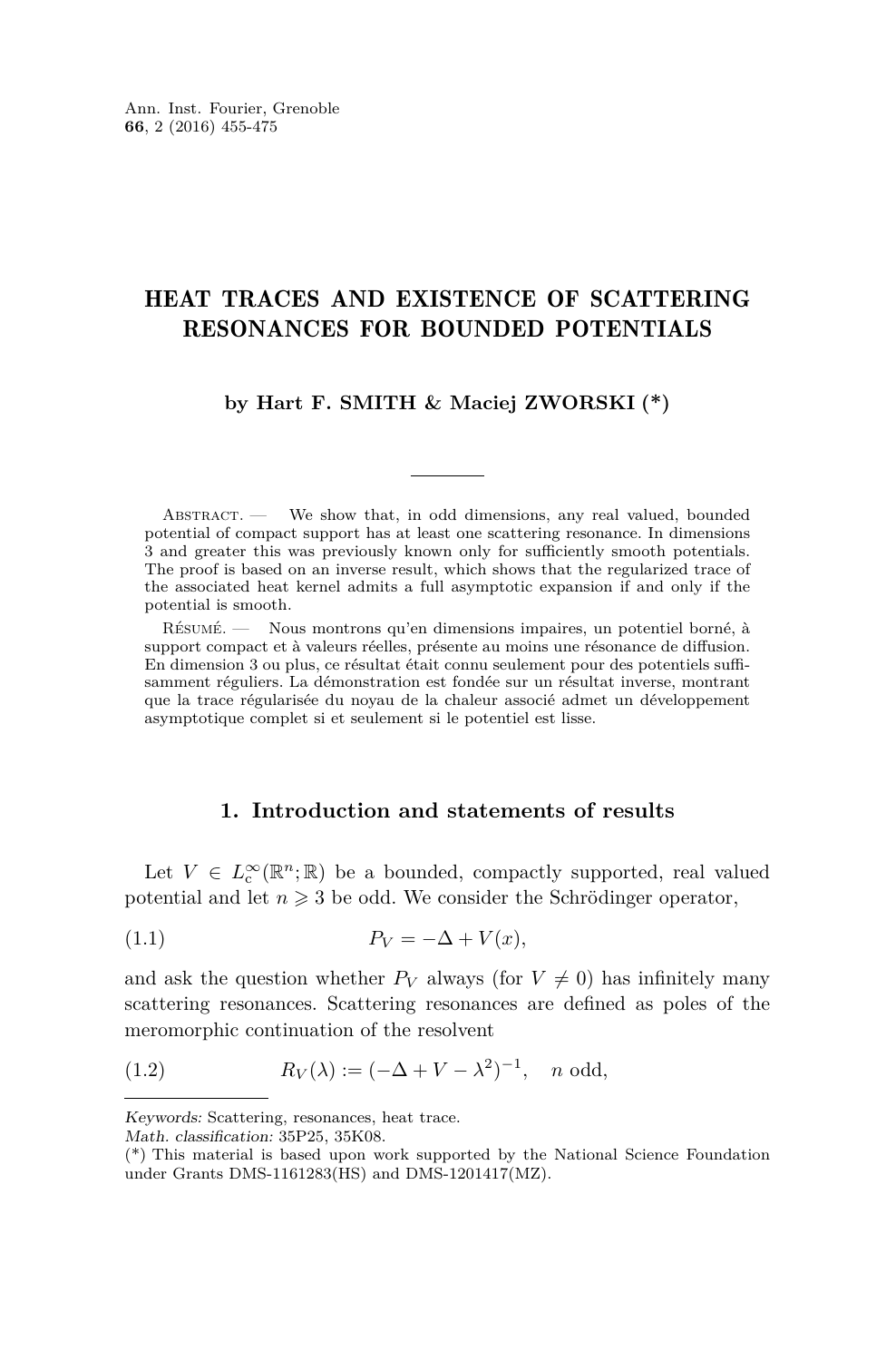from Im  $\lambda \gg 1$  to  $\lambda \in \mathbb{C}$ . In particular, we count eigenvalues as resonances. The multiplicity of a resonance at  $\lambda \neq 0$  is defined as

<span id="page-2-0"></span>(1.3) 
$$
m_V(\lambda) = \text{rank} \oint_{\lambda} R_V(\zeta) d\zeta,
$$

where the integral is over a circle around  $\lambda$  enclosing no other singularities of  $R_V$  than (possibly)  $\lambda$  – see [\[14,](#page-20-0) §3.2]. We set  $m_V(\lambda) = 0$  if  $\lambda$  is not a resonance. At  $\lambda = 0$  we put

<span id="page-2-1"></span>(1.4) 
$$
m_V(0) = \frac{1}{2} \operatorname{rank} \oint_0 R_V(\zeta) d\zeta + \operatorname{rank} \oint_0 R_V(\zeta) 2\zeta d\zeta.
$$

If  $m_V(0) = m \in \mathbb{N}$ , then  $P_V$  has an eigenvalue of multiplicity m at 0. If  $m_V(0) = m + \frac{1}{2}$ ,  $m \in \mathbb{N}$ , then in addition  $P_V$  has a zero resonance – see [\[14,](#page-20-0) §3.3], [\[18\]](#page-21-0) and [\[19\]](#page-21-1).

These poles have many interesting interpretations and in particular appear in expansions of solutions to the wave equation – see  $\S$ 2 and references given there. For *n* even the situation is more complicated as the meromorphic continuation has a logarithmic branch singularity at  $\lambda = 0$  – see [\[10\]](#page-20-1) and references given there. Here we prove that

<span id="page-2-2"></span>THEOREM 1.1. — Suppose that  $V \in L^{\infty}_c(\mathbb{R}^n;\mathbb{R})$  and that *n* is odd. Then the meromorphic continuation of the resolvent [\(1.2\)](#page-1-0),

$$
R_V(\lambda): L^2_c(\mathbb{R}^n) \to L^2_{loc}(\mathbb{R}^n), \quad \lambda \in \mathbb{C},
$$

has at least one pole. If  $V \in L^{\infty}_{c}(\mathbb{R}^{n}; \mathbb{R}) \cap H^{\frac{n-3}{2}}(\mathbb{R}^{n})$  then  $R_{V}$  has infinitely many poles.

For  $V \in C^{\infty}_c(\mathbb{R}^n;\mathbb{R})$  existence of infinitely many resonances was proved by Melrose [\[22\]](#page-21-2) for  $n = 3$  and by Sá Barreto–Zworski [\[24\]](#page-21-3) for all odd *n*. Soon afterwards quantitative statements about the counting function,  $N(r)$ , of resonances in  $\{|\lambda| \leq r\}$  were obtained by Christiansen [\[5\]](#page-20-2) and Sá Barreto [\[23\]](#page-21-4):

<span id="page-2-3"></span>
$$
\limsup_{r \to \infty} \frac{N(r)}{r} > 0.
$$

For potentials generic in  $C_c^{\infty}(\mathbb{R}^n;\mathbb{F})$  or  $L_c^{\infty}(\mathbb{R}^n;\mathbb{F})$ ,  $\mathbb{F} = \mathbb{R}$  or  $\mathbb{C}$ , Christiansen and Hislop [\[6,](#page-20-3) [9\]](#page-20-4) proved a stronger statement

(1.5) 
$$
\limsup_{r \to \infty} \frac{\log N(r)}{\log r} = n.
$$

This means that the upper bound  $N(r) \leqslant Cr^n$  from [\[29\]](#page-21-5) is optimal for generic complex or real valued potentials. The only case in which asymptotics ∼ *r <sup>n</sup>* for non-radial potentials are known was provided by Dinh and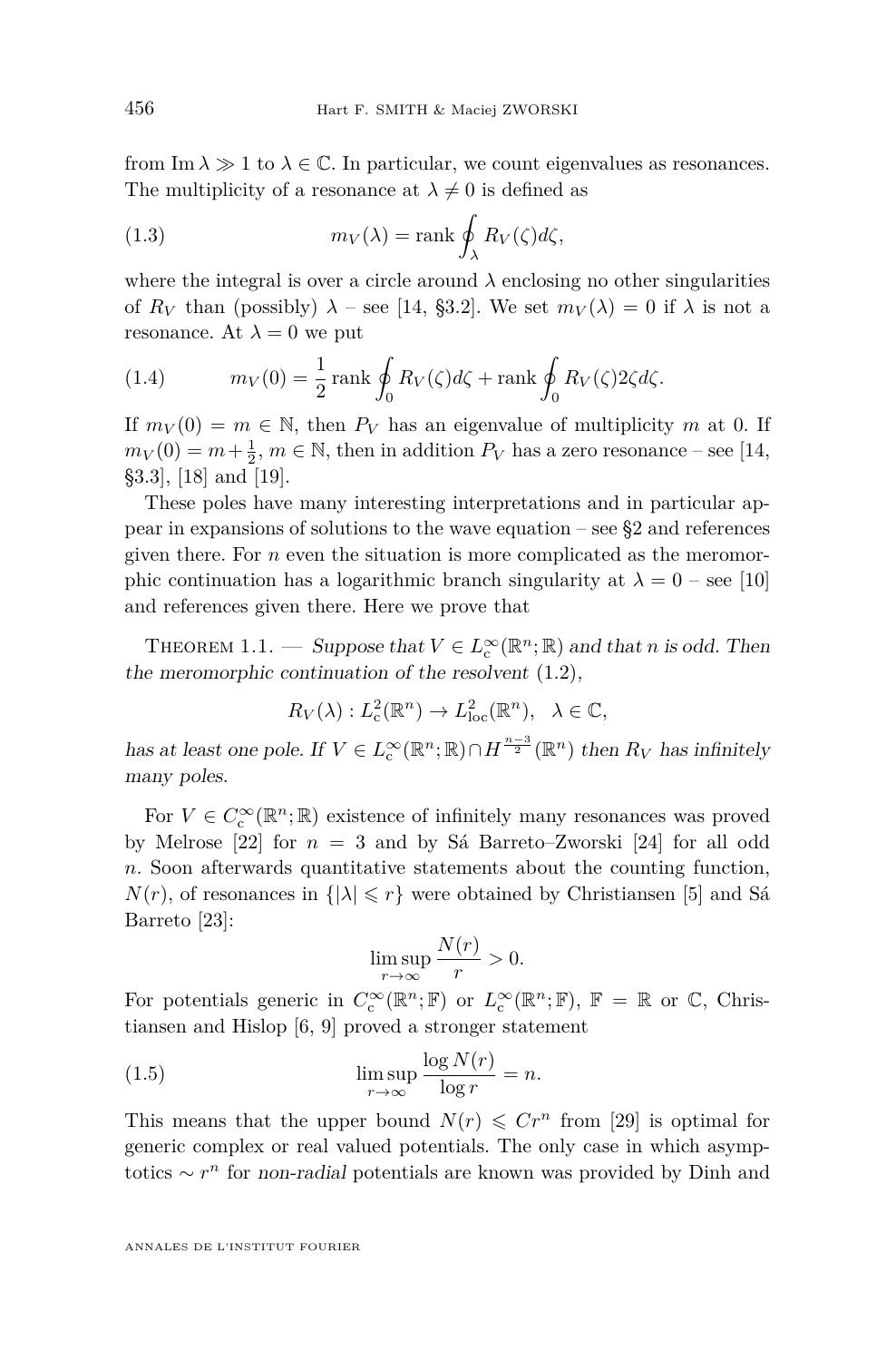Vu [\[12\]](#page-20-5) who proved that a large class of  $L^{\infty}$  potentials supported in  $B(0,1)$ has resonances satisfying a Weyl law.

A corollary of our argument is the following result, which was pointed out to us by Christiansen:

<span id="page-3-1"></span>THEOREM 1.2. — Suppose that  $V_j \in L_c^{\infty}(\mathbb{R}^n; \mathbb{R})$ ,  $j = 1, 2$  and *n* is odd. If, in the notation of  $(1.3)$  and  $(1.4)$ ,

(1.6) 
$$
m_{V_1}(\lambda) = m_{V_2}(\lambda) \qquad \forall \lambda \in \mathbb{C},
$$

then for any  $m \in \mathbb{N}$ ,

<span id="page-3-2"></span>
$$
V_1 \in H^m(\mathbb{R}^n) \iff V_2 \in H^m(\mathbb{R}^n).
$$

This is interesting because of the dearth of results on resonance inverse problems. It is known that resonances alone may not determine the potential uniquely – see Korotyav [\[20\]](#page-21-6), [\[31\]](#page-21-7) and also Autin [\[1\]](#page-20-6), [\[8\]](#page-20-7) where references to more general "isopolar" problems can be found. In the positive direction Datchev–Hezari [\[11\]](#page-20-8) showed that in the semiclassical setting certain radial potentials are determined by the asymptotic behaviour of resonances. That paper contains further references to inverse problems for resonances.

To prove Theorem [1.1](#page-2-2) we proceed by contradiction, as in [\[2\]](#page-20-9), [\[22\]](#page-21-2) and [\[24\]](#page-21-3), and assume that there are no resonances. By a direct argument (Proposition [2.1\)](#page-5-0) this implies that the scattering phase is a polynomial. This in turn implies (Proposition [2.2\)](#page-6-0) that the heat trace has an asymptotic expansion. The main result of this note, Theorem [1.3](#page-3-0) below, shows that this implies that  $V \in C_c^{\infty}(\mathbb{R}^n)$ , and since it is real valued we obtain a contradiction by [\[22\]](#page-21-2) and [\[24\]](#page-21-3). (We provide a direct argument of the contradiction in [§2.](#page-4-0)) See [§2.4](#page-9-0) for why our arguments do not yield a contradiction for a finite number of resonances if  $n \geq 5$  and  $V \in L^{\infty}_c(\mathbb{R}^n;\mathbb{R})$ .

Although we expect [\(1.5\)](#page-2-3), or possible even  $N(r) > r^n/C$  when  $r \gg 1$ , to be true for all non-zero real valued potentials, Christiansen [\[7\]](#page-20-10) gave classes of examples of non-zero  $V \in C^{\infty}_c(\mathbb{R}^n;\mathbb{C})$  which have no resonances.

Our argument outlined above depends on the following, which is the principal new result of this paper.

<span id="page-3-0"></span>THEOREM 1.3. — Suppose that  $P_V$  is given by [\(1.1\)](#page-1-1), and  $V \in L_c^{\infty}(\mathbb{R}^n;\mathbb{R})$ , where  $n \geqslant 1$  may be even or odd. If

(1.7) 
$$
t^{\frac{n}{2}} \operatorname{tr} \left( e^{-tP_V} - e^{-tP_0} \right) \in C^{\infty}([0, \infty))
$$

then  $V \in C_c^{\infty}(\mathbb{R}^n;\mathbb{R})$ .

Theorem [1.3](#page-3-0) is a direct consequence of a more precise result presented in Theorem [3.1](#page-10-0) in [§3.](#page-10-1) The study of heat expansions has a very long tradition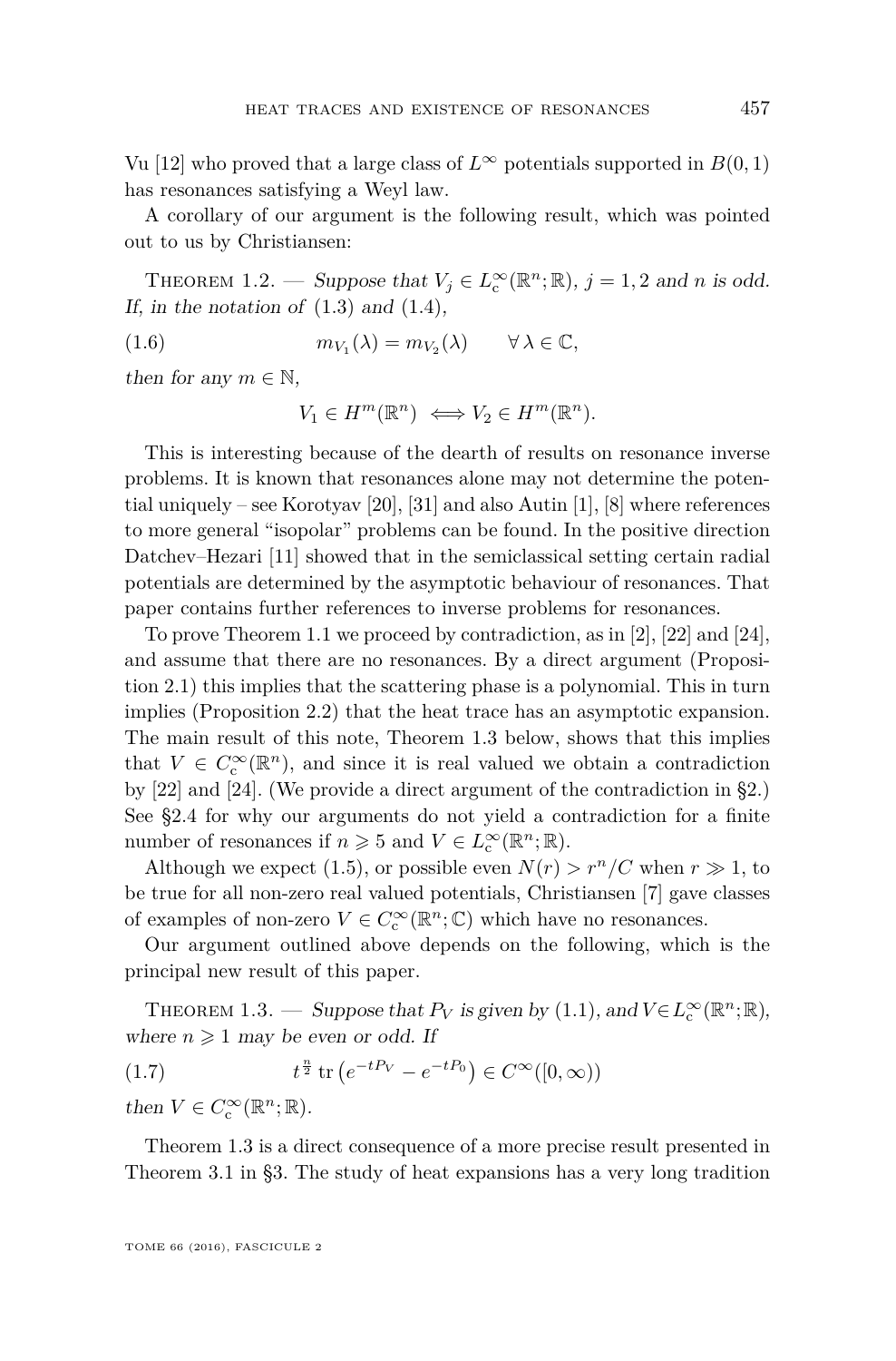going back to Kac, Berger and McKean–Singer – see [\[28\]](#page-21-8), [\[15\]](#page-21-9) and [\[17\]](#page-21-10) for more recent accounts and references. Theorem [1.3,](#page-3-0) although not surprising, seems to be new. However, closely related inverse results are well known. They concern recovering Sobolev norms from the coefficients of expansion of smooth potentials, and using those a priori bounds to prove compactness of sets of isospectral potentials – see Brüning [\[4\]](#page-20-11) and Donnelly [\[13\]](#page-20-12), and for the origins of that approach, McKean–van Moerbeke [\[21\]](#page-21-11).

The paper is organized as follows. In [§2](#page-4-0) we review the scattering theory needed for the proofs of Theorems [1.1](#page-2-2) and [1.2.](#page-3-1) For detailed arguments we refer to the original papers and to the on-line notes [\[14\]](#page-20-0). The section on the heat trace [§3](#page-10-1) is by contrast completely self-contained. Some aspects of the approach in [§3](#page-10-1) appear to be new, in particular the use of Gagliardo– Nirenberg inequalities in a bootstrap regularity scheme.

Acknowledgements. — We would like to thank Gunther Uhlmann for a helpful discussion, in particular for reminding us of the references [\[4\]](#page-20-11) and [\[21\]](#page-21-11), and Tanya Christiansen for helpful comments on the first version of this note, and especially for suggesting Theorem [1.2.](#page-3-1)

#### **2. Review of scattering theory**

<span id="page-4-0"></span>Here we recall various facts in scattering theory and show how Theorem [1.1](#page-2-2) follows from Theorem [1.3.](#page-3-0)

#### **2.1. The scattering matrix**

The continued resolvent,  $R_V(\lambda)$ , given in [\(1.2\)](#page-1-0) does not have any poles on  $\mathbb{R} \setminus \{0\}$  – that is a well known consequence of the Rellich uniqueness theorem – see [\[14,](#page-20-0) §3.6]. This implies that, for  $\lambda \in \mathbb{R} \setminus \{0\}$  and  $\omega \in \mathbb{S}^{n-1}$ , there exist (unique) solutions to

(2.1) 
$$
(P_V - \lambda^2)w(x, \lambda, \omega) = 0, \quad w(x, \lambda, \omega) = e^{-i\lambda \langle x, \omega \rangle} + u(x, \lambda, \omega),
$$

$$
u(x, \lambda, \omega) = |x|^{-\frac{n-1}{2}} e^{i\lambda |x|} \left( b(\lambda, x/|x|, \omega) + \mathcal{O}(|x|^{-1}) \right), \quad |x| \to \infty.
$$

The *radiation pattern*  $b(\lambda, \theta, \omega)$ , is the observed field in a scattering experiment. The *scattering matrix,*  $S_V(\lambda)$ , can be defined using  $b(\lambda, \theta, \omega)$ . This definition is not the most intuitive, and we refer to [\[14,](#page-20-0) §3.7] for motivation.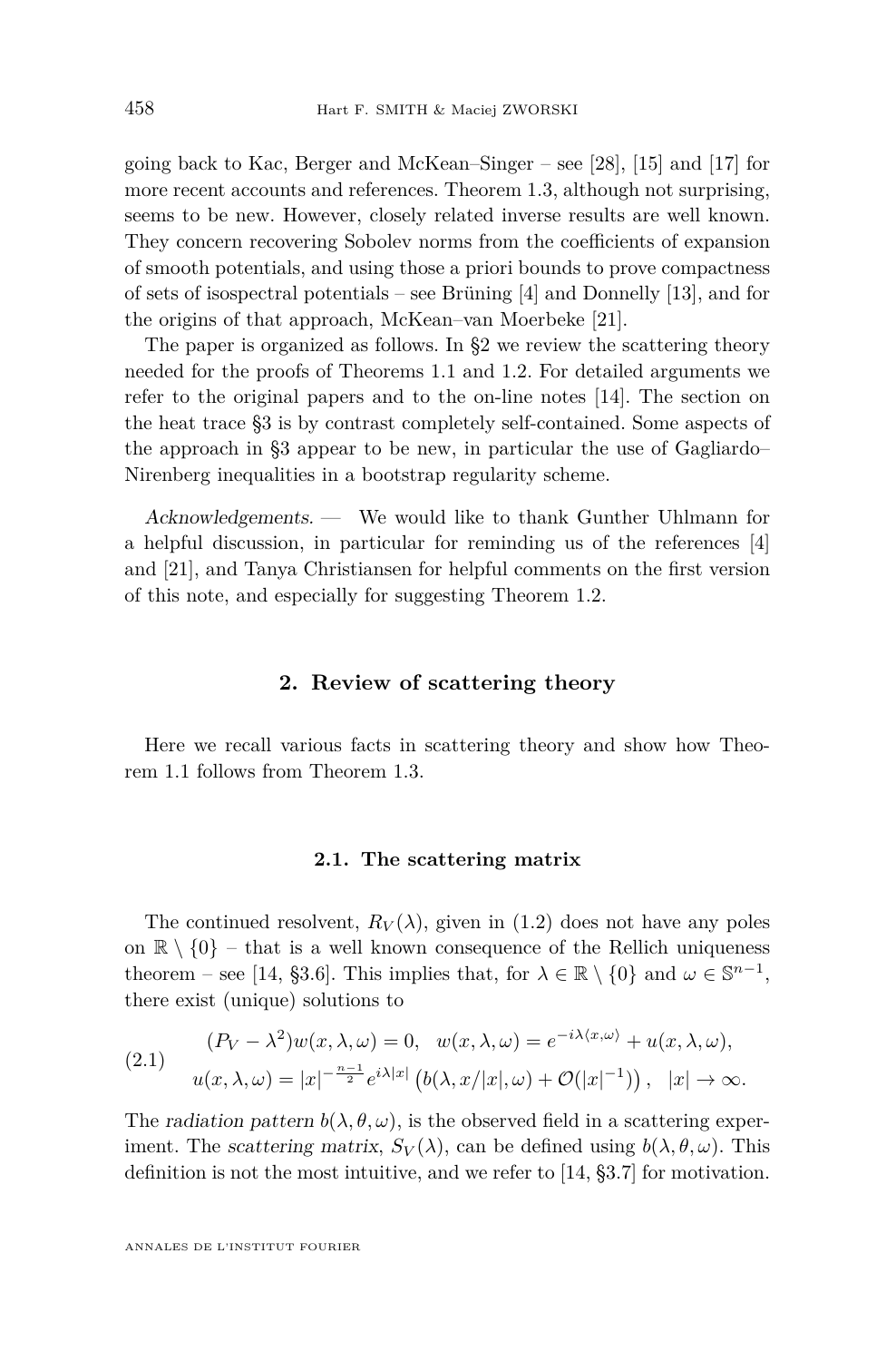Here we define  $S_V(\lambda) : L^2(\mathbb{S}^{n-1}) \to L^2(\mathbb{S}^{n-1})$  as

(2.2) 
$$
S_V(\lambda) f(\theta) = f(\theta) + \int_{\mathbb{S}^{n-1}} a(\lambda, \theta, \omega) f(\omega) d\omega,
$$

$$
a(\lambda, \theta, \omega) := (2\pi)^{-\frac{n-1}{2}} e^{\frac{\pi}{4}(n-1)i} \lambda^{\frac{n-1}{2}} b(\lambda, \theta, -\omega).
$$

We also have the following useful representations of  $a(\lambda, \theta, \omega)$ :

<span id="page-5-1"></span>
$$
a(\lambda, \theta, \omega)
$$
  
\n
$$
(2.3) \quad = a_n \lambda^{n-2} \int_{\mathbb{R}^n} e^{-i\lambda \langle x, \theta \rangle} V(x) w(x, \lambda, -\omega) dx
$$
  
\n
$$
= a_n \lambda^{n-2} \int_{\mathbb{R}^n} e^{-i\lambda \langle x, \omega - \theta \rangle} V(x) (1 - e^{-i\lambda \langle x, \omega \rangle}) R_V(\lambda) (e^{\lambda \langle \bullet, \omega \rangle} V)(x) dx,
$$

where  $a_n = (2\pi)^{-n+1}/2i$ .

The scattering matrix is unitary for  $\lambda$  real, and from [\(2.3\)](#page-5-1) we see that it continues meromorphically to all of C. Hence we have

<span id="page-5-3"></span>(2.4) 
$$
S_V(\lambda)^{-1} = S_V(\bar{\lambda})^*, \quad \lambda \in \mathbb{C}.
$$

Another symmetry comes from changing  $\lambda$  to  $-\lambda$ :

(2.5) 
$$
S_V(\lambda)^{-1} = JS_V(-\lambda)J, \quad Jf(\theta) := f(-\theta).
$$

The operator  $S_V(\lambda) - I$  is of trace class, and hence det  $S_V(\lambda)$  is well defined. The following result, see [\[14,](#page-20-0) §3.9] or [\[30\]](#page-21-12), is important for the investigation of scattering resonances:

<span id="page-5-0"></span>PROPOSITION 2.1. — Suppose that  $V \in L^{\infty}_c(\mathbb{R}^n;\mathbb{R})$ , where *n* is odd. Then det  $S_V(\lambda)$  is a meromorphic function of order *n*. More precisely,

<span id="page-5-2"></span>(2.6) 
$$
\det S_V(\lambda) = (-1)^m \left( \prod_{k=1}^K \frac{i\mu_k + \lambda}{i\mu_k - \lambda} \right) \frac{P(-\lambda)}{P(\lambda)},
$$

where  $\mu_k \geq 0$ ,  $-\mu_1^2 < -\mu_2^2 \leq \cdots \leq -\mu_K^2 \leq 0$  are the eigenvalues of  $P_V$ , included according to multiplicity,  $P(\lambda)$  is entire and non-zero for Im  $\lambda \geq 0$ , and

(2.7) 
$$
|P(\lambda)| \leqslant C_{\varepsilon} e^{C_{\varepsilon} r^{n+\varepsilon}}, \quad \text{for any } \varepsilon > 0.
$$

The power *m* in [\(2.6\)](#page-5-2) is the multiplicity of the zero resonance,  $m = 0$  or 1 for  $n = 1, 3$  and  $m = 0$  for for  $n \ge 5$ ; see [\[14,](#page-20-0) §3.3] and [\[19\]](#page-21-1).

We make the following observation based on the second representation in [\(2.3\)](#page-5-1):

 $\lambda$  is a pole of det  $S_V \implies \lambda$  is a pole of  $S_V \implies \lambda$  is a pole of  $R_V$ .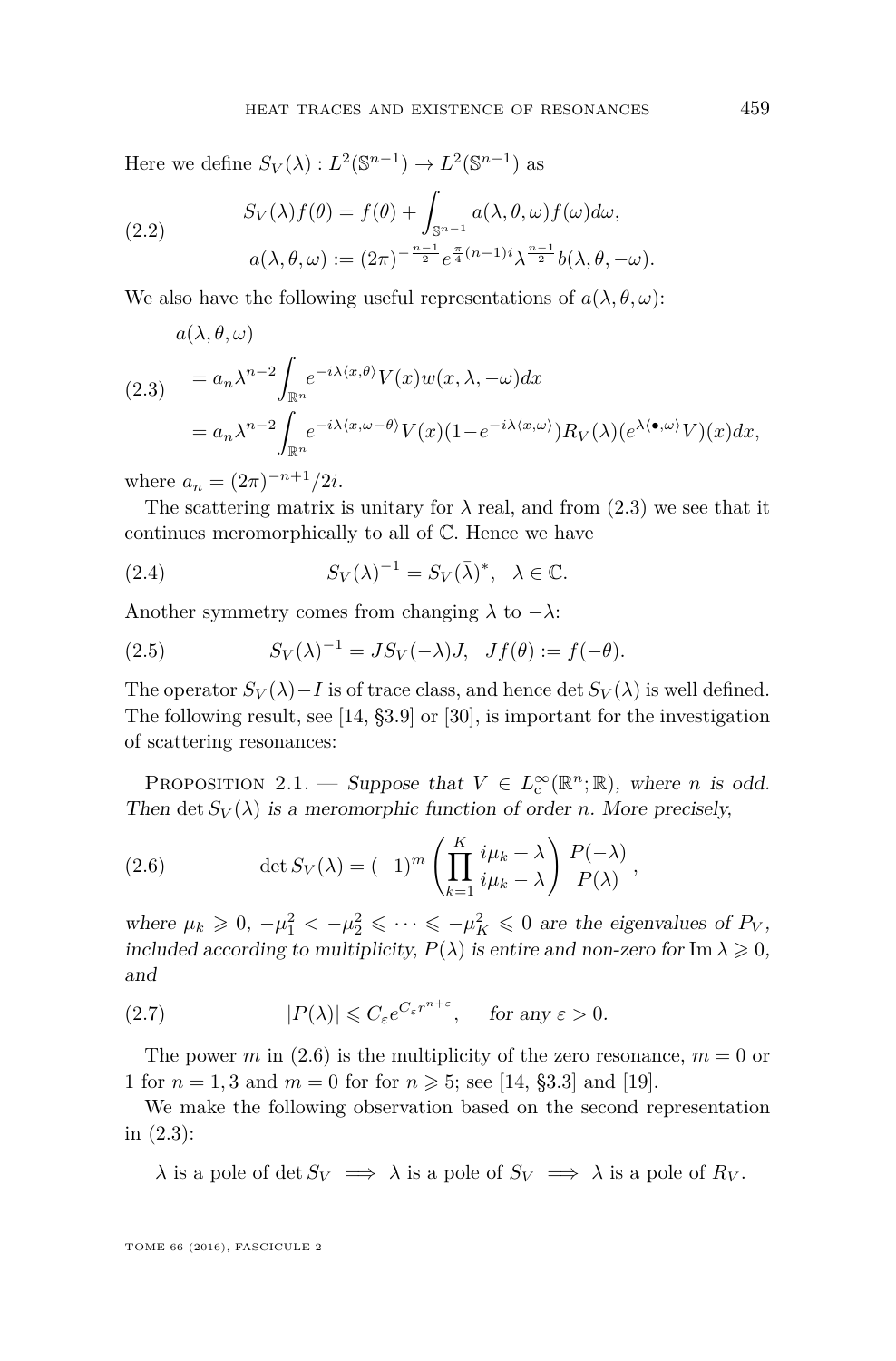A more precise statement is possible (see [\[14,](#page-20-0) Theorem 3.42]) but we do not need it for Theorem [1.1.](#page-2-2) To show existence of poles of  $R_V$  we only need to show existence of poles of det *S<sup>V</sup>* .

#### **2.2. A trace formula**

The tool connecting the scattering matrix to the heat trace is the Birman–Krein trace formula. In [§3](#page-10-1) we will recall the argument showing that the operator  $e^{-tP_V} - e^{-tP_0}$  is of trace class.

<span id="page-6-0"></span>PROPOSITION 2.2. — Suppose that  $V \in L^{\infty}_c(\mathbb{R}^n;\mathbb{R})$ . Then, in the notation of Proposition [2.1,](#page-5-0) (2.8)

<span id="page-6-1"></span>
$$
\text{tr}(e^{-tP_V}-e^{-tP_0})=\frac{1}{2\pi i}\int_0^\infty \text{tr}\left(S_V(\lambda)^{-1}\partial_\lambda S_V(\lambda)\right)e^{-t\lambda^2}d\lambda+\sum_{k=1}^K e^{t\mu_k^2}+\frac{1}{2}m.
$$

If  $V \in C_c^{\infty}(\mathbb{R}^n;\mathbb{R})$ , this is proved for  $n = 3$  in [\[27\]](#page-21-13), and for  $n \geq 5$  in [\[16\]](#page-21-14) and references given there. The proofs for  $V \in L^{\infty}_{c}(\mathbb{R}^{n}; \mathbb{R})$  can be found in [\[14,](#page-20-0) §3.8, §4.6].

Since  $|\det S_V(\lambda)| = 1$  for  $\lambda \in \mathbb{R}$  (which follows from [\(2.4\)](#page-5-3), the unitarity of the scattering matrix) we can define the winding number of the scattering phase:

$$
\sigma(\lambda) := \frac{1}{2\pi i} \log \det S_V(\lambda), \quad \sigma'(\lambda) = \frac{1}{2\pi i} \operatorname{tr} \left( S_V(\lambda)^{-1} \partial_\lambda S_V(\lambda) \right), \quad \lambda \in \mathbb{R}.
$$

In the case of  $V \in C_c^{\infty}(\mathbb{R}^n;\mathbb{R})$ , *n* odd,  $\sigma(\lambda)$  admits a full asymptotic expansion for  $\lambda \to \infty$ , with only odd powers of  $\lambda$  except for the constant term. For proofs see [\[27\]](#page-21-13), [\[16\]](#page-21-14), [\[14,](#page-20-0) §3.7], and for less regular potentials but fewer expansion terms [\[18\]](#page-21-0).

#### **2.3. Proof of Theorem [1.1](#page-2-2)**

<span id="page-6-2"></span>If *V* has no resonances then Proposition [2.1](#page-5-0) shows that

$$
\det S_V(\lambda) = \frac{P(-\lambda)}{P(\lambda)},
$$

where  $P(\lambda)$  is an entire function with no zeros and of order *n*. This implies that  $P(\lambda) = e^{G(\lambda)}$  where  $G(\lambda)$  is a polynomial of degree at most *n*; see for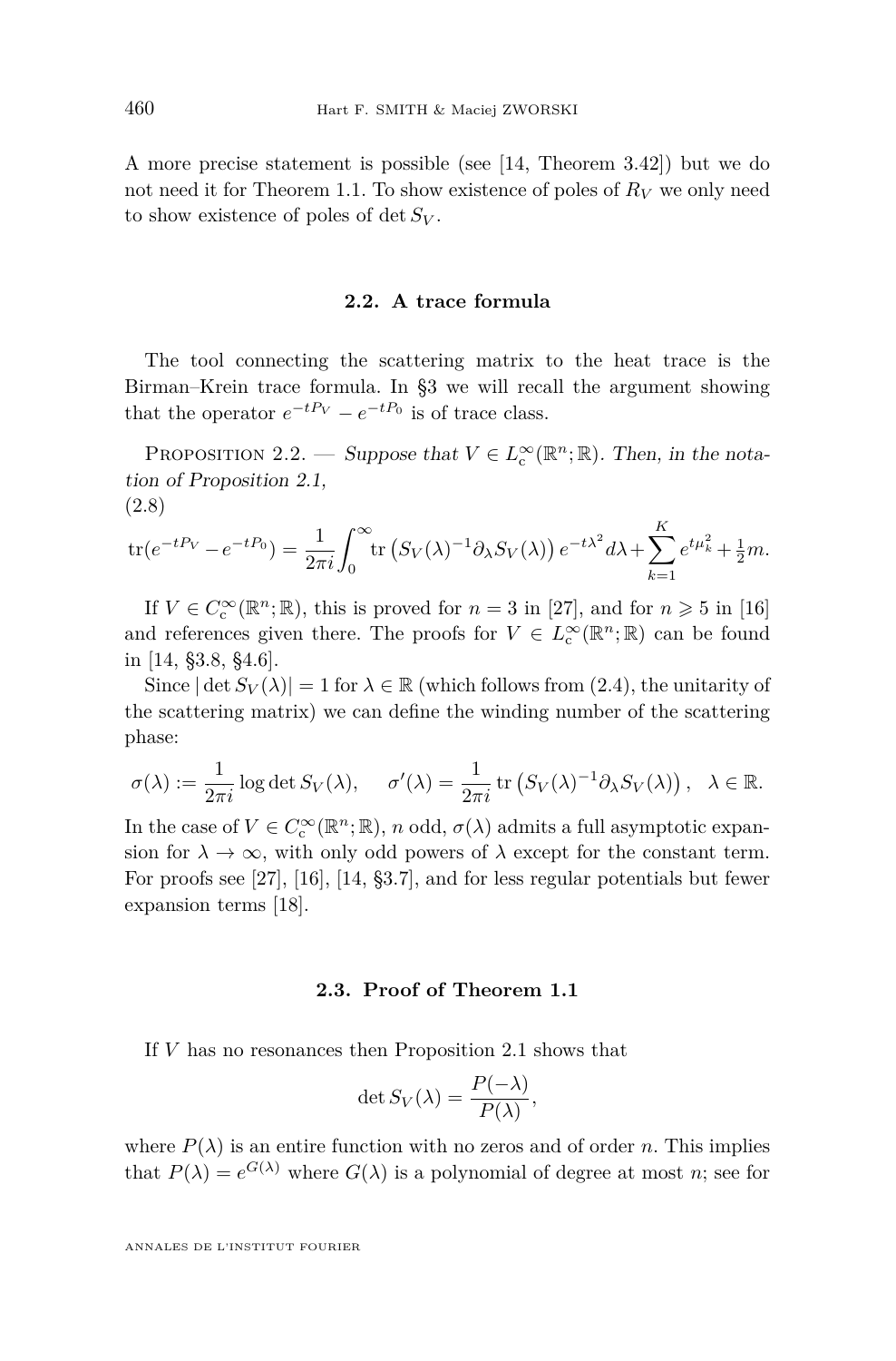instance [\[26,](#page-21-15) 8.24]. We then obtain the following, where we define the odd polynomial  $g(\lambda) = (G(-\lambda) - G(\lambda))/(2\pi i),$ 

<span id="page-7-0"></span>
$$
\det S_V(\lambda) = e^{2\pi i g(\lambda)}, \qquad \sigma'(\lambda) = g'(\lambda).
$$

The unitarity of  $S_V(\lambda)$  for  $\lambda$  real shows that  $g(\lambda)$  has real coefficients,  $g(\lambda) = a_0 \lambda^n + a_1 \lambda^{n-2} + \cdots + a_{\frac{n-1}{2}} \lambda$ . Hence,

(2.9) 
$$
\int_0^\infty \sigma'(\lambda) e^{-t\lambda^2} d\lambda = t^{-\frac{n}{2}} \sum_{j=0}^{\frac{n-1}{2}} a'_j t^j,
$$

where  $a'_{j} := a_{j}\Gamma(n/2 - j + 1)$ .

We combine [\(2.9\)](#page-7-0) with [\(2.8\)](#page-6-1) to see that  $t^{n/2}$  tr( $e^{-tP_V} - e^{-tP_0}$ ) has a full asymptotic expansion  $\sum_{j=0}^{\infty} c_j t^j$  as  $t \to 0^+$ . That means that the assump-tion of Theorem [1.3](#page-3-0) is satisfied, and hence  $V \in C_c^{\infty}(\mathbb{R}^n;\mathbb{R})$ . But the result of [\[24\]](#page-21-3) (see also [\[14,](#page-20-0) §3.7]) then contradicts our assumption that *V* has no resonances: every nonzero potential in  $C_c^{\infty}(\mathbb{R}^n;\mathbb{R})$  has to have infinitely many resonances.

Christiansen's argument [\[5\]](#page-20-2) that there must be at least one resonance for nonzero  $V \in C^{\infty}_{\text{c}}(\mathbb{R}^n;\mathbb{R})$  is simple and elegant, and we reproduce it here. As above, absence of resonances would give  $\sigma'(\lambda) = a'_0 \lambda^{n-1} + a'_1 \lambda^{n-3} + \cdots + a'_n$ . Comparison with the heat expansion shows that  $a'_2 = c_n \int V^2 \neq 0$ . That immediately provides a contradiction in the case of  $n = 3$ . If  $n \geq 5$  we use the representation [\(2.3\)](#page-5-1):

$$
\sigma'(\lambda) = \text{tr}\, S_V(\lambda)^* \partial_{\lambda} S_V(\lambda)
$$
  
= 
$$
\int_{\mathbb{S}^{n-1}} \partial_{\lambda} a(\lambda, \theta, \theta) d\theta + \int_{\mathbb{S}^{n-1}} \int_{\mathbb{S}^{n-1}} \overline{a(\lambda, \omega, \theta)} \partial_{\lambda} a(\lambda, \omega, \theta) d\omega d\theta.
$$

Under the assumption that  $R_V$  is holomorphic, i.e. that it has no poles, [\(2.3\)](#page-5-1) then shows that  $\sigma'(\lambda) = O(\lambda^{n-3})$  as  $\lambda \to 0$ . But this contradicts  $a'_2 \neq 0$ , since that would imply a lower order of vanishing at  $\lambda = 0$ .

We now use Theorem [3.1](#page-10-0) to show that if  $V \in L^{\infty}_{c}(\mathbb{R}^{n}; \mathbb{R}) \cap H^{\frac{n-3}{2}}(\mathbb{R}^{n}),$  $V \neq 0$ , then  $R_V$  has infinitely many poles. This is again seen by contradiction, by assuming that det  $S_V(\lambda)$  has only finitely many resonances. In that case, let  $-\mu_1^2 < -\mu_2^2 \leq \cdots \leq -\mu_{K'}^2 < 0$ ,  $\mu_k > 0$ , denote the negative eigenvalues of  $P_V$ , and let  $i\rho_j$ ,  $\rho_j < 0$ ,  $j = 1, ..., J_1$ ,  $\lambda_j \neq -\bar{\lambda}_j$ ,  $j = 1, ..., J_2$ the remaining finite set of resonances. Proposition [2.1](#page-5-0) gives

$$
\det S_V(\lambda) = (-1)^m e^{2\pi i g(\lambda)} \prod_{k=1}^{K'} \frac{i\mu_k + \lambda}{i\mu_k - \lambda} \prod_{j=1}^{J_1} \frac{i\rho_j + \lambda}{i\rho_j - \lambda} \prod_{j=1}^{J_2} \frac{\lambda_j + \lambda}{\lambda_j - \lambda} \frac{\overline{\lambda}_j - \lambda}{\overline{\lambda}_j + \lambda}.
$$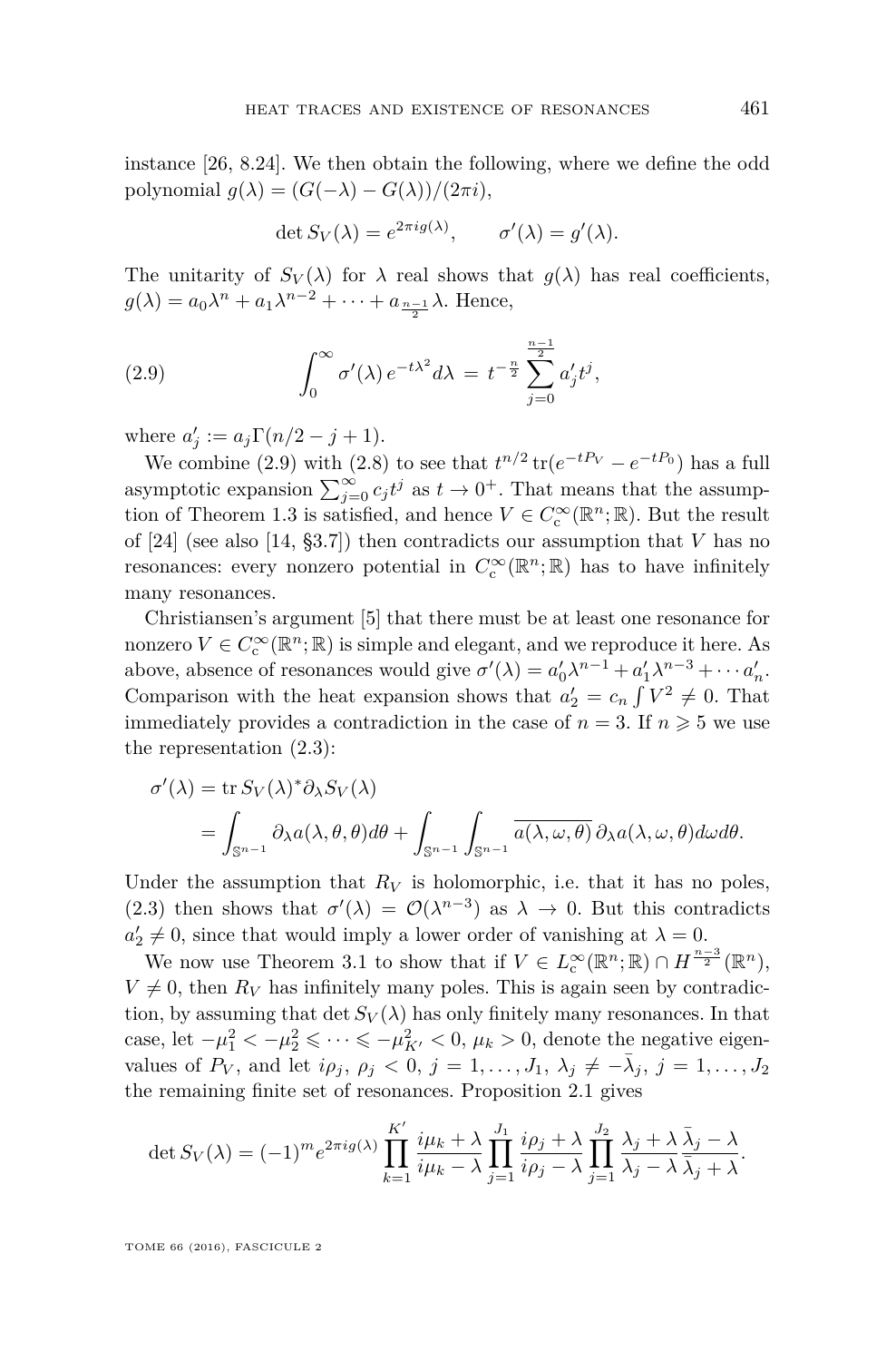$\lambda$ 

Hence for  $\lambda \in \mathbb{R}$ ,

<span id="page-8-0"></span>(2.10)  

$$
\sigma'(\lambda) - g'(\lambda) = -\frac{1}{\pi} \sum_{k=1}^{K'} \frac{\mu_k}{\lambda^2 + \mu_k^2} - \frac{1}{\pi} \sum_{j=1}^{J_1} \frac{\rho_j}{\lambda^2 + \rho_j^2} - \frac{1}{\pi} \sum_{j=1}^{J_2} \frac{\mu_k}{\lambda^2 + \mu_k^2} - \frac{1}{\pi} \sum_{j=1}^{J_1} \frac{\mu_k}{\lambda^2 + \mu_k^2} - \frac{1}{\pi} \sum_{j=1}^{J_2} \frac{\mu_k}{\lambda^2 + \mu_k^2} - \frac{1}{\pi} \sum_{j=1}^{J_1} \frac{\mu_k}{\lambda^2 + \mu_k^2}.
$$

This yields the equality

<span id="page-8-1"></span>(2.11) 
$$
\int_0^\infty (\sigma'(\lambda) - g'(\lambda)) d\lambda = -\frac{1}{2}K' + \frac{1}{2}J_1 + J_2.
$$

where  $K' \leqslant K$  is the number of strictly negative eigenvalues. We compare this with Proposition [2.2](#page-6-0) and the expansion given in Theorem [3.1:](#page-10-0) if  $V \in$  $L_{\rm c}^{\infty}(\mathbb{R}^n;\mathbb{R}) \cap H^{\frac{n-3}{2}}(\mathbb{R}^n)$ , then  $(3.1)$  shows that

$$
\text{tr}(e^{-tP_V}-e^{-tP_0}) = \sum_{k=1}^{\frac{n-1}{2}} c'_k t^{-\frac{n}{2}+k} + \mathcal{O}(t^{\frac{1}{2}}).
$$

In particular,

<span id="page-8-2"></span>(2.12) 
$$
\operatorname{tr}(e^{-tP_V} - e^{-tP_0}) - \sum_{k=1}^{\frac{n-1}{2}} c'_k t^{-\frac{n}{2}+k} \to 0, \quad t \to 0^+.
$$

Since the terms on the right hand side of [\(2.10\)](#page-8-0) make bounded contributions, comparison with [\(2.8\)](#page-6-1) shows that

$$
\sum_{k=1}^{\frac{n-1}{2}} c'_k t^{-\frac{n}{2}+k} = \int_0^\infty g'(\lambda) e^{-t\lambda^2} dt.
$$

Using  $(2.8)$  and  $(2.11)$  we obtain

$$
\begin{split} \text{tr}(e^{-tP_V} - e^{-tP_0}) - \sum_{k=1}^{\frac{n-1}{2}} c'_k t^{-\frac{n}{2} + k} \\ &= \text{tr}(e^{-tP_V} - e^{-tP_0}) - \int_0^\infty g'(\lambda) e^{-t\lambda^2} d\lambda \\ &= \int_0^\infty (\sigma'(\lambda) - g'(\lambda)) e^{-t\lambda^2} d\lambda + \sum_{k=1}^K e^{t\mu_k^2} + \frac{1}{2}m \,. \end{split}
$$

Taking the limit as  $t \to 0^+$  we obtain

$$
\int_0^\infty (\sigma'(\lambda) - g'(\lambda)) d\lambda + K + \frac{1}{2}m = K - \frac{1}{2}K' + \frac{1}{2}m + \frac{1}{2}J_1 + J_2 > 0,
$$

since there must be at least one pole. But this contradicts [\(2.12\)](#page-8-2).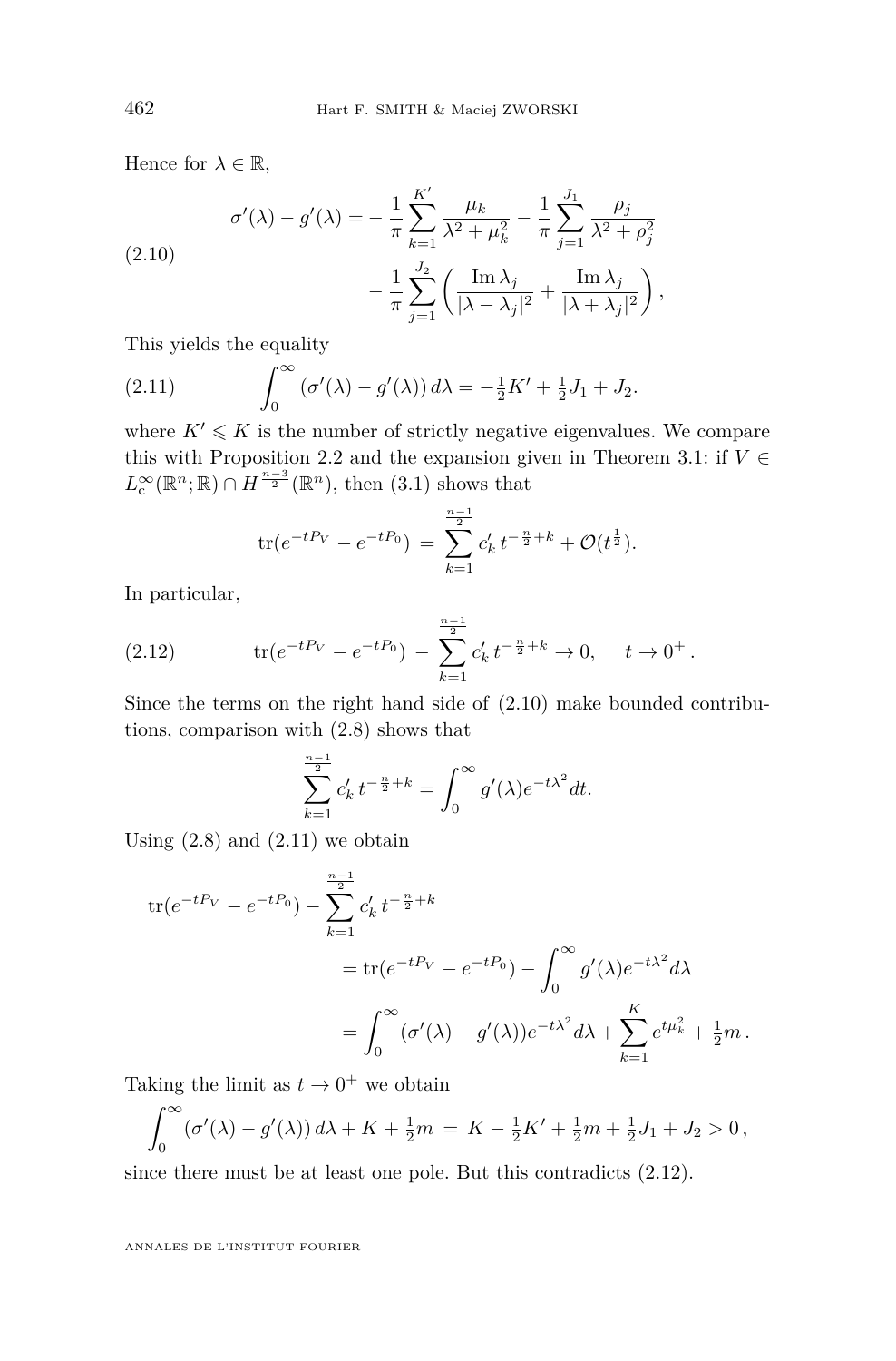#### **2.4. Why not infinitely many?**

<span id="page-9-0"></span>A frustrating aspect of the argument in [§2.3](#page-6-2) is that for  $V \in L^{\infty}_c(\mathbb{R}^n;\mathbb{R})$ ,  $n \geqslant 5$ , it only shows existence of one resonance. The reason for that is the strong assumption in Theorem [1.3.](#page-3-0) If we allowed, for example, a unique (non-zero) resonance  $\lambda_0 = i\rho_0$  (it has to be purely imaginary, as the symmetry  $\lambda \mapsto -\overline{\lambda}$  would otherwise imply that there are two) then the factorization argument above would imply

<span id="page-9-1"></span>
$$
\det S_V(\lambda) = e^{2\pi i g(\lambda)} \frac{i\rho_0 + \lambda}{i\rho_0 - \lambda}, \qquad \sigma'(\lambda) = g'(\lambda) - \frac{1}{\pi} \frac{\rho_0}{\lambda^2 + \rho_0^2}.
$$

We now note that

(2.13) 
$$
\frac{1}{\pi} \int_0^\infty \frac{e^{-sr^2}}{1+r^2} dr \sim \frac{1}{2} e^s + s^{\frac{1}{2}} \sum_{j=0}^\infty b_j s^j, \quad s \to 0^+.
$$

To see [\(2.13\)](#page-9-1), let  $I(s) := (1/\pi) \int_0^\infty e^{-s(1+r^2)}/(1+r^2) dr$ . Then the right hand 0 side of  $(2.13)$  is  $e^s I(s)$ , while  $\partial_s I(s) = -(1/\pi) \int_0^\infty e^{-s(1+r^2)} dr = \alpha e^{-s}/s^{\frac{1}{2}}$ ,  $\alpha = 1/2\sqrt{\pi}$ . Hence  $I(s) = I(0) + \alpha \int_0^s e^{-s_1} s_1^{-\frac{1}{2}} \sim \frac{1}{2} + s^{\frac{1}{2}} \sum_{j=0}^\infty b_j' s^j$ . Multiplying by  $e^s$  gives  $(2.13)$ .

Inserting [\(2.13\)](#page-9-1) into the trace formula [\(2.8\)](#page-6-1), and noting that if  $\rho_0 > 0$ we have an eigenvalue, gives

$$
\text{tr}(e^{-tP_V} - e^{-tP_0}) = t^{-n/2} \sum_{j=1}^{\infty} a_j t + \frac{1}{2} e^{t\rho_0^2},
$$

and we cannot use Theorem [1.3](#page-3-0) to conclude that *V* is smooth. The same problem arises if we assume there are two (or more) resonances,  $\lambda_0, -\overline{\lambda}_0$ .

The following simple example does not fit into our hypotheses, but it suggests a possible complication. Consider  $n = 1$  and  $V = \delta_0$ . Then there is only one resonance, at  $\lambda = -2i$ , and the heat trace has an expansion with both integers and half-integers.

#### **2.5. Proof of Theorem [1.2](#page-3-1)**

We again use the Birman–Krein formula [\(2.8\)](#page-6-1) to see that, under the assumption that the eigenvalue and zero resonance contributions cancel,

$$
\operatorname{tr}\left(e^{-tP_{V_1}}-e^{-tP_{V_2}}\right)=\frac{1}{2\pi i}\int_0^\infty \partial_\lambda \det\left(S_{V_2}(\lambda)^{-1}S_{V_1}(\lambda)\right)e^{-t\lambda^2}d\lambda.
$$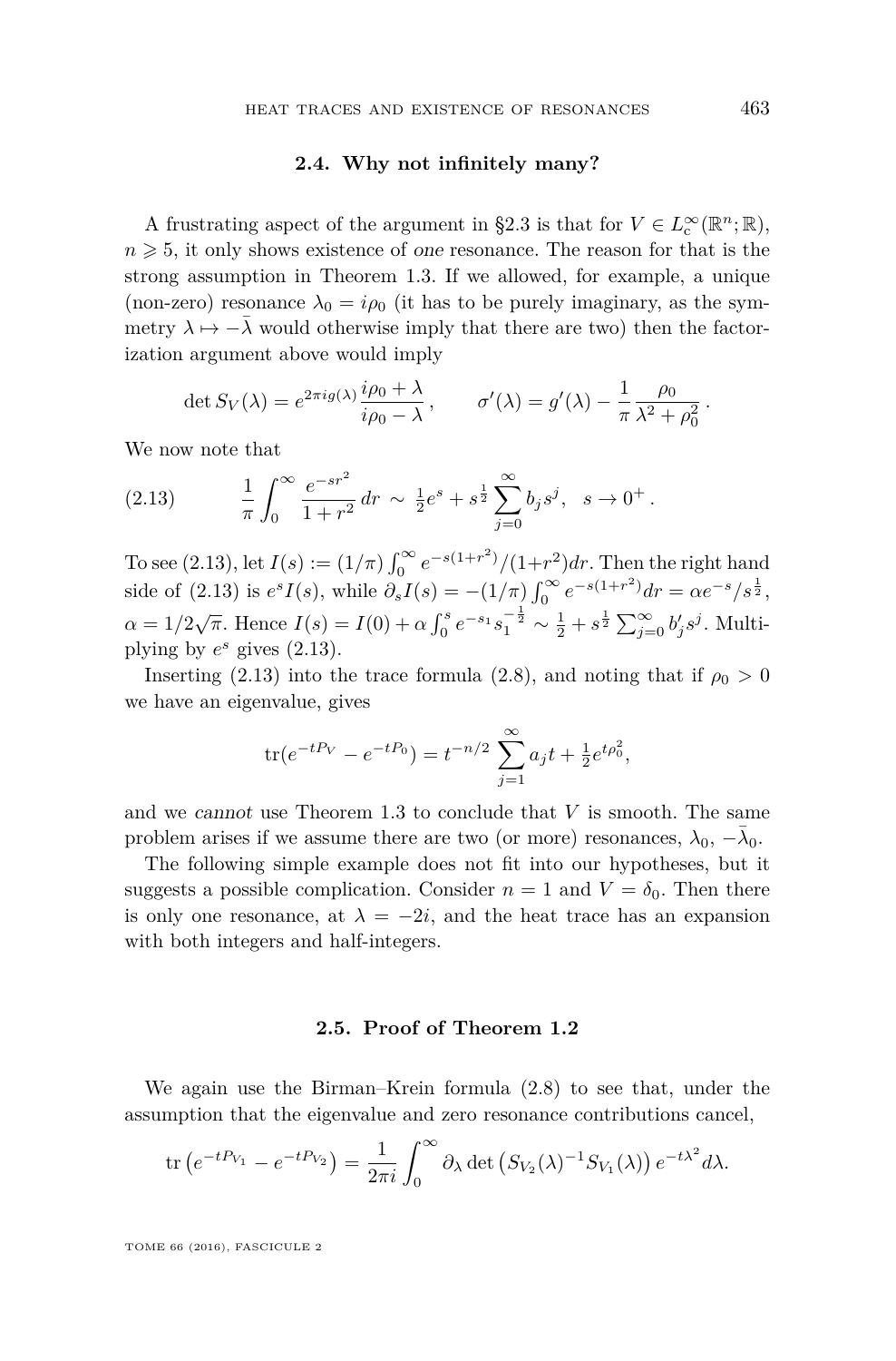The assumption [\(1.6\)](#page-3-2) and [\[14,](#page-20-0) Theorem 3.42] show that  $\det S_{V_j}(\lambda), j = 1, 2$ , have the same poles and zeros (with the same multiplicities). Arguing as in [§2.3](#page-6-2) we then see that

$$
\det\left(S_{V_2}(\lambda)^{-1}S_{V_1}(\lambda)\right)=e^{2\pi ih(\lambda)}, \quad h(\lambda)=b_0\lambda^n+b_1\lambda^{n-2}+\cdots+b_{\frac{n-1}{2}}\lambda.
$$

Then as in [\(2.9\)](#page-7-0) we see that

$$
\operatorname{tr}\left(e^{-tP_{V_1}}-e^{-tP_{V_2}}\right)=t^{-n/2}\sum_{j=0}^{\frac{n-1}{2}}b'_jt^j, \quad b'_j=\frac{b_j}{\Gamma(n/2-j+1)}.
$$

That means that  $(3.1)$  holds for  $V_1$  if and only if it holds for  $V_2$ , and Theorem [1.2](#page-3-1) follows from Theorem [3.1.](#page-10-0)

#### **3. Heat trace expansions**

<span id="page-10-1"></span>For  $P_V$  as in [\(1.1\)](#page-1-1) with  $V \in L_c^{\infty}(\mathbb{R}^n;\mathbb{C})$ , the operator  $e^{-tP_V} - e^{-tP_0}$  is trace class for  $t > 0$ , and if  $V \in C_c^{\infty}(\mathbb{R}^n)$  then  $\text{tr}(e^{-tP_V} - e^{-tP_0})$  admits a full asymptotic expansion as  $t \to 0^+$ ; see for instance [\[3\]](#page-20-13) and references given there.

Theorem [1.3](#page-3-0) is a consequence of a converse result which gives a sharp relation between existence of a finite expansion for the trace, and a given finite order of Sobolev regularity for *V* , assuming that *V* is real-valued.

<span id="page-10-0"></span>THEOREM 3.1. — Suppose that  $V \in L^{\infty}_c(\mathbb{R}^n;\mathbb{R})$ , and that for some  $m \in \mathbb{N}$  one can write

<span id="page-10-2"></span>(3.1) 
$$
\operatorname{tr}(e^{-tP_V} - e^{-tP_0}) = (4\pi t)^{-\frac{n}{2}} \left( c_1 t + c_2 t^2 + \dots + c_{m+1} t^{m+1} + r_{m+2}(t) t^{m+2} \right)
$$

where  $|r_{m+2}(t)| \leq C$  for  $0 < t \leq 1$ . Then  $V \in H^m(\mathbb{R}^n)$ . Conversely, if  $V \in H^m(\mathbb{R}^n)$  then [\(3.1\)](#page-10-2) holds with such an  $r_{m+2}(t)$ , and  $\lim_{t \to 0^+} r_{m+2}(t)$  $c_{m+2}$  exists.

*,*

The proof of Theorem [3.1](#page-10-0) begins by using iteration to expand the heat kernel for  $P_V = -\Delta + V$ . The formula is

$$
e^{-tP_V} - e^{-tP_0} = \sum_{k=1}^{\infty} W_k(t),
$$

where

$$
W_k(t) = (-1)^k \int_{0 < s_1 < \dots < s_k < t} e^{-(t - s_k)P_0} V e^{-(s_k - s_{k-1})P_0} V \dots
$$
\n
$$
\times V e^{-(s_2 - s_1)P_0} V e^{-s_1 P_0} ds_1 \dots ds_k.
$$

ANNALES DE L'INSTITUT FOURIER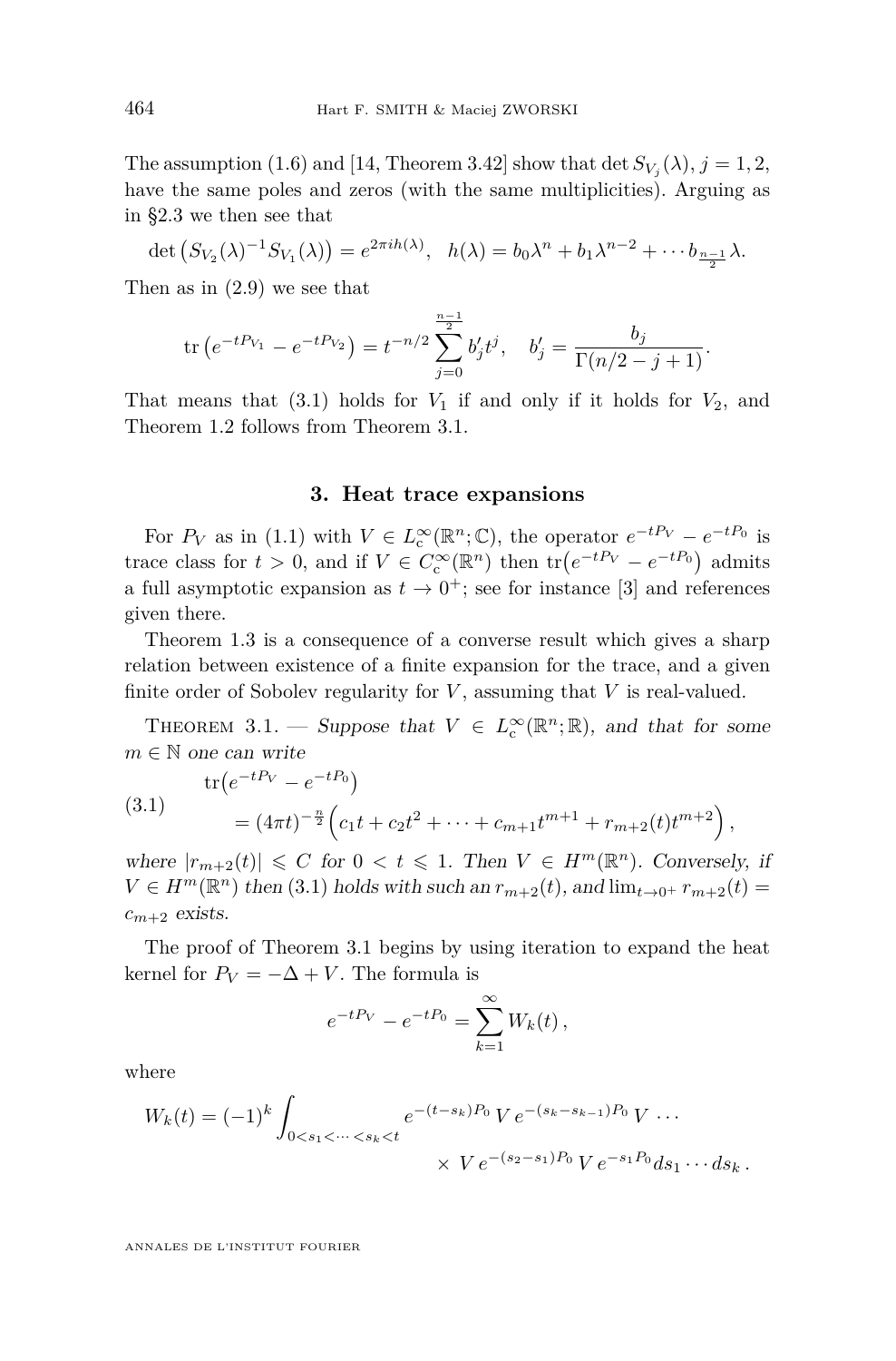Convergence of the expansion in the  $L^2$  operator norm follows from the bound  $||W_k(t)||_{L^2 \to L^2} \le ||V||_{L^{\infty}}^k t^k / k!$ , which holds since for all  $s_j$  and  $t$  the integrand is  $L^2$  bounded by  $||V||_{L^{\infty}}^k$ , and the volume of integration is  $t^k/k!$ .

<span id="page-11-1"></span>We also have a bound on the trace class norm:

(3.2) 
$$
||W_k(t)||_{\mathcal{L}^1} \leqslant C^k k^{\frac{n}{2}} t^{k - \frac{n}{2}} / k!,
$$

where *n* is the dimension. For this we use that the trace class is an ideal, so it suffices to show that one pair of successive terms in the product has  $\mathcal{L}^1$  bound less than  $C k^{\frac{n}{2}} t^{-\frac{n}{2}}$ . We then observe that at least one of  $t - s_k$ ,  $s_{j+1}-s_j$  or  $s_1$  is greater than  $t/k$ , and for that term we use the trace bound

<span id="page-11-0"></span>(3.3) 
$$
\|e^{-sP_0}\chi\|_{\mathcal{L}^1} \leqslant C s^{-n/2},
$$

where  $\chi \in C_{\rm c}^\infty({\mathbb R}^n)$  is chosen to be 1 on the support of *V*. To prove [\(3.3\)](#page-11-0) we choose  $\chi_1 \in C_c^{\infty}(\mathbb{R}^n)$  equal to 1 on supp  $\chi$ . Then the explicit Schwartz ker- $\text{nel}, K_1(x, y) \text{ of } (1 - \chi_1)e^{-sP_0}\chi \text{ satisfies } |\partial^{\alpha} K_1| \leqslant C_{\alpha, N} s^N (1 + |x| + |y|)^{-N},$ for any  $\alpha$  and *N*. Hence  $||(1 - \chi_1)e^{sP_0}\chi||_{\mathcal{L}^1} = \mathcal{O}(s^{\infty})$ . On the other hand, if  $K_2(x, y)$  is the Schwartz kernel of  $e^{-sP_0/2}\chi_1$  then  $\int \int |K_2(x, y)|^2 dx dy \le$  $Cs^{-n/2}$  which provides an estimate  $\mathcal{O}(s^{-n/4})$  on the Hilbert–Schmidt norm. These two bounds give [\(3.3\)](#page-11-0):

$$
||e^{-sP_0}\chi||_{\mathcal{L}^1} \leq C||\chi_1 e^{-sP_0}\chi_1||_{\mathcal{L}^1} + ||(1-\chi_1)e^{-sP_0}\chi||_{\mathcal{L}^1}
$$
  
\n
$$
\leq C||\chi_1 e^{-sP_0/2}||_{\mathcal{L}^2}^2 + C_N s^N
$$
  
\n
$$
\leq C s^{-n/2}.
$$

Using [\(3.2\)](#page-11-1), we see that  $e^{-tP_V} - e^{-tP_0}$  is of trace class for  $t > 0$ . The trace can be brought into the sum, and we write

$$
\operatorname{tr}\left(e^{-tP_V}-e^{-tP_0}\right)=\sum_{k=1}^{\infty}\operatorname{tr}\left(W_k(t)\right).
$$

It is well known, and we include the proof, that

$$
\text{tr}\big(W_1(t)\big) = -(4\pi t)^{-\frac{n}{2}} t \int V(y) \, dy \,,
$$

which shows that  $c_1 = -\int V$ , and the expansion [\(3.1\)](#page-10-2) is equivalent to

$$
\sum_{k=2}^{\infty} \text{tr}\big(W_k(t)\big) = (4\pi t)^{-\frac{n}{2}} \Big(c_2 t^2 + \cdots + c_{m+1} t^{m+1} + r_{m+2}(t)\Big).
$$

Theorem [3.1](#page-10-0) will then follow as a result of the following two propositions that concern the asymptotics of the individual terms  $tr(W_k(t))$ .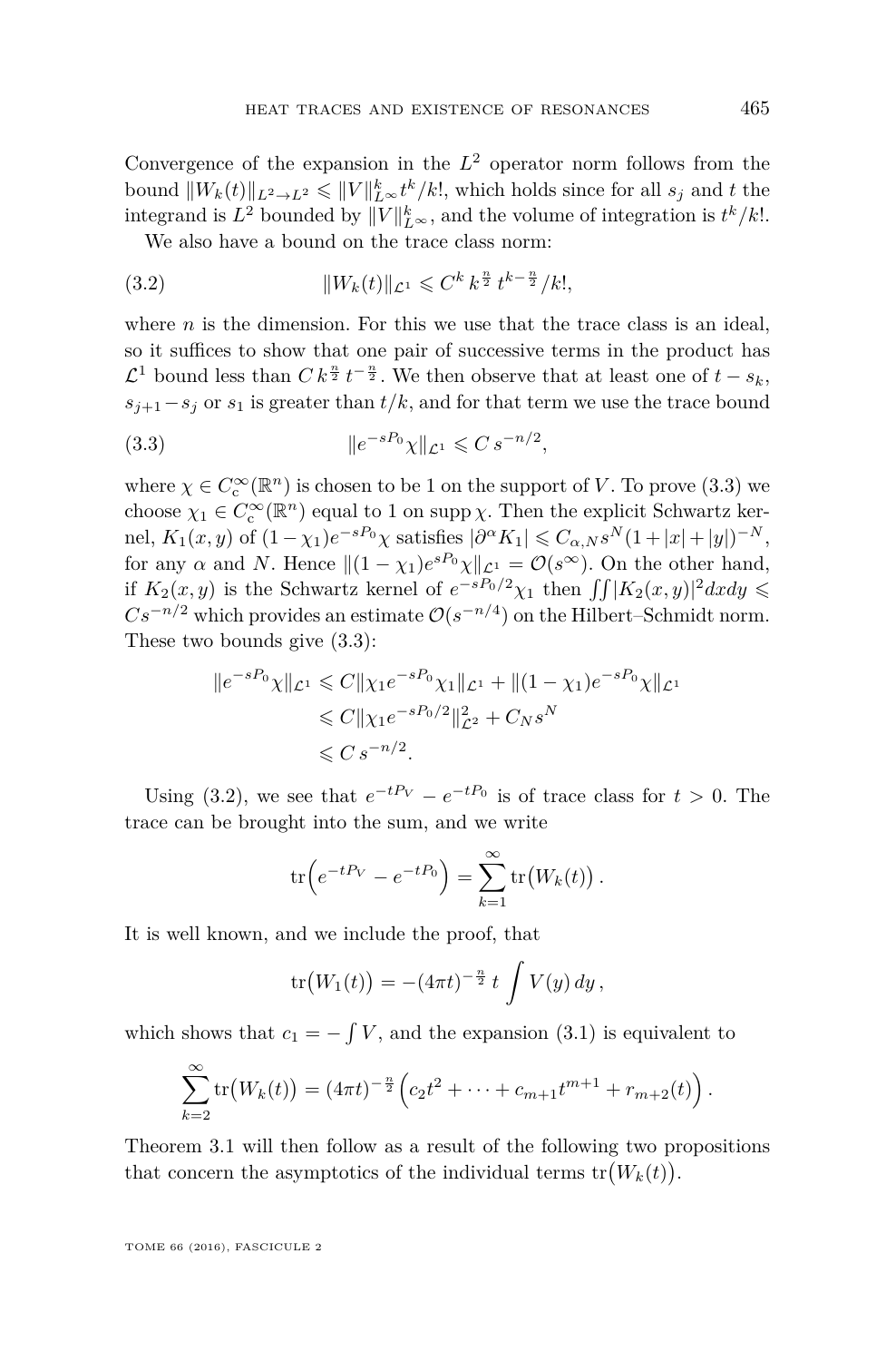<span id="page-12-1"></span><span id="page-12-0"></span>PROPOSITION 3.2. — If  $V \in L_{\mathcal{C}}^{\infty}(\mathbb{R}^n;\mathbb{R}) \cap H^m(\mathbb{R}^n)$ , then one can write

$$
(3.4) \t\t\t tr(W_2(t)) = (4\pi t)^{-\frac{n}{2}} \Big( c_{2,2}t^2 + \cdots + c_{2,2+m}t^{2+m} + \varepsilon(t)t^{2+m} \Big),
$$

with  $\lim_{t \to 0^+} \varepsilon(t) = 0$  and  $c_{2,2+j} = a_j |||D|^j V||_{L^2}$  for  $0 \leq j \leq m$ , for constants  $a_i \neq 0$ .

<span id="page-12-4"></span>Conversely, assuming  $V \in L^{\infty}_c(\mathbb{R}^n;\mathbb{R}) \cap H^{m-1}(\mathbb{R}^n)$ , if one can write

$$
(3.5) \operatorname{tr}(W_2(t)) = (4\pi t)^{-\frac{n}{2}} \left( c_{2,2}t^2 + \dots + c_{2,1+m}t^{1+m} + r_{2,2+m}(t)t^{2+m} \right),
$$

where  $|r_{2,2+m}(t)| \leq C$  for  $0 < t \leq 1$ , then  $V \in H^m(\mathbb{R}^n)$ , and hence [\(3.4\)](#page-12-0) holds.

<span id="page-12-2"></span>PROPOSITION 3.3. — If  $V \in L^{\infty}_c(\mathbb{R}^n;\mathbb{R}) \cap H^m(\mathbb{R}^n)$ , then for  $k \geq 3$  one can write

$$
(3.6)
$$

$$
\operatorname{tr}(W_k(t)) = (4\pi t)^{-\frac{n}{2}} \left( c_{k,k} t^k + \dots + c_{k,k+m-1} t^{k+m-1} + r_{k,k+m}(t) t^{k+m} \right),
$$
\nwhere for a constant C, depending on k and m, for  $0 \le i \le m$ .

where, for a constant *C* depending on *k* and *m*, for  $0 \leq j \leq m$ ,

$$
|c_{k,k+j}| \leqslant C\, \|V\|_{L^\infty}^{k-2} \|V\|_{H^j}^2 \,, \qquad \sup_{0 < t < 1} |r_{k,k+m}(t)| \leqslant C\, \|V\|_{L^\infty}^{k-2} \|V\|_{H^m}^2 \,.
$$

The fact that  $V \in L^{\infty}_c(\mathbb{R}^n;\mathbb{R}) \cap H^m(\mathbb{R}^n)$  implies existence of the asymptotic expansion  $(3.1)$  of order  $m + 2$  is an easy consequence of the above propositions. By the bound  $||W_k(t)||_{\mathcal{L}^1} \leqslant C^k k^{\frac{n}{2}} t^{k-\frac{n}{2}}/k!$  we have that

<span id="page-12-3"></span>(3.7) 
$$
\operatorname{tr} \sum_{k=m+3}^{\infty} W_k(t) \leq C t^{m+3-\frac{n}{2}}, \qquad 0 < t \leq 1.
$$

On the other hand, Propositions [3.2](#page-12-1) and [3.3](#page-12-2) show that

$$
\operatorname{tr}\sum_{k=1}^{m+2}W_k(t) = (4\pi t)^{-\frac{n}{2}} \left(c_1 t + c_2 t^2 + \dots + c_{m+1} t^{m+1} + c_{m+2} t^{m+2} + \varepsilon(t) t^{m+2}\right),
$$

where for  $j \geq 2$  we have  $c_j = \sum_{k=2}^j c_{k,j}$ .

The other direction of Theorem [3.1,](#page-10-0) that existence of an asymptotic expansion implies regularity, is carried out by induction. Assume  $m \geq 1$ and  $V \in L^{\infty}_c(\mathbb{R}^n;\mathbb{R}) \cap H^{m-1}(\mathbb{R}^n)$ , which trivially holds when  $m = 1$  since  $L_{\text{c}}^{\infty}(\mathbb{R}^n) \subset L^2(\mathbb{R}^n)$ . Assume [\(3.1\)](#page-10-2) holds. By [\(3.7\)](#page-12-3) this implies

$$
\operatorname{tr}\sum_{k=2}^{m+2}W_k(t)=(4\pi t)^{-\frac{n}{2}}\left(c_1t+c_2t^2+\cdots+c_{m+1}t^{m+1}+r_{m+2}(t)t^{m+2}\right),
$$

where  $|r_{m+2}(t)| \leq C$ .

By Proposition [3.3,](#page-12-2) since  $V \in L^{\infty}_c(\mathbb{R}^n;\mathbb{R}) \cap H^{m-1}(\mathbb{R}^n)$  the same relation holds for  $\text{tr}\sum_{k=3}^{m+2}W_k(t)$ , with different coefficients which can be bounded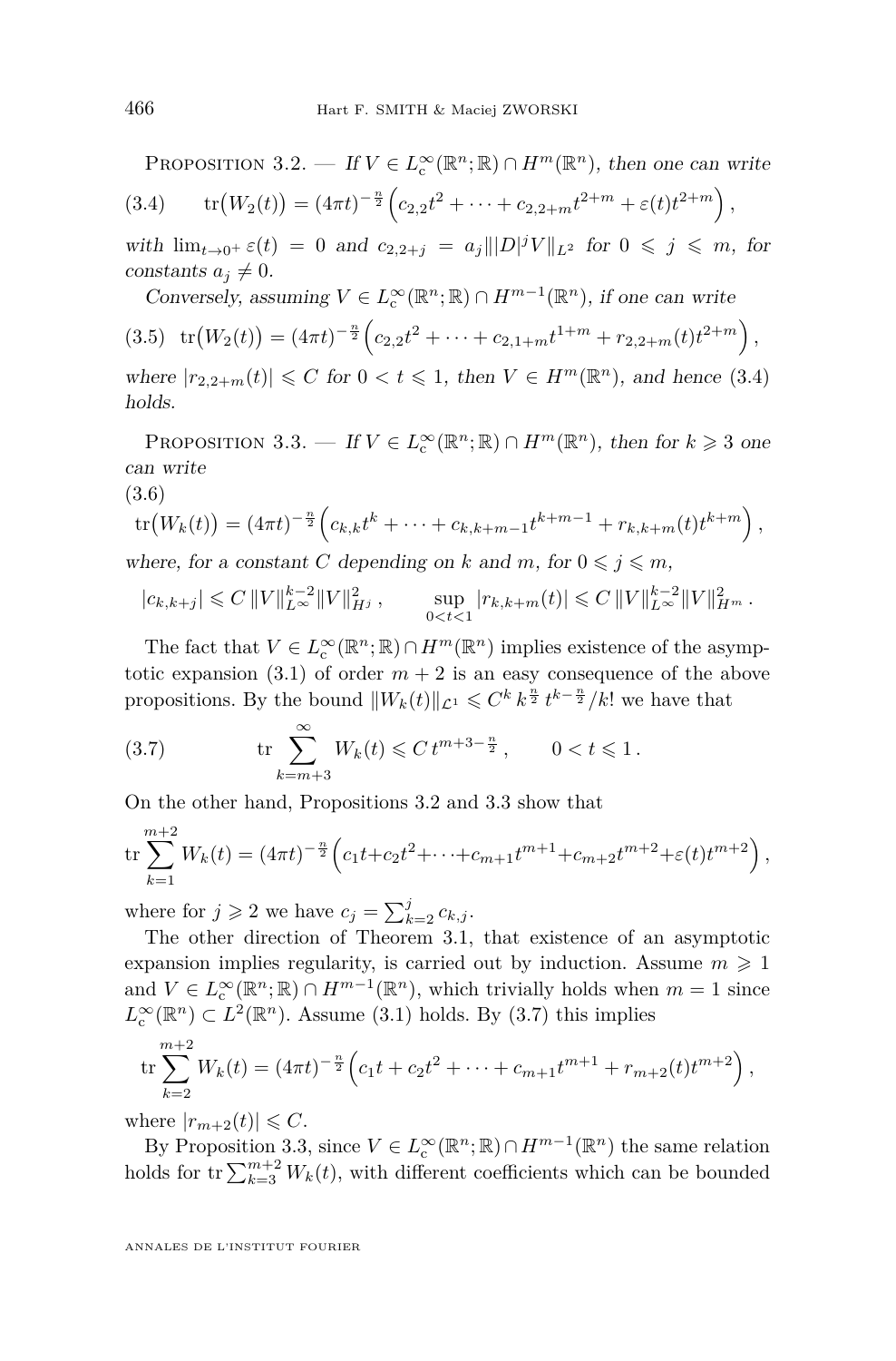in terms of  $L^\infty$  and  $H^j$  norm bounds for *V* with  $j \leq m-1$ . Hence the relation [\(3.5\)](#page-12-4) holds, and we conclude  $V \in H^m(\mathbb{R}^n)$ .

#### **3.1.** The trace of  $W_1(t)$ .

We calculate the trace of  $W_1(t)$  by integrating over the diagonal

$$
\operatorname{tr}(W_1(t)) = -(4\pi)^{-n} \int \int \int_0^t (t-s)^{-\frac{n}{2}} s^{-\frac{n}{2}} e^{-\frac{|x-y|^2}{4(t-s)}} V(y) e^{-\frac{|y-x|^2}{4s}} ds dx dy.
$$

The integral *dx* is carried out

$$
\int_{\mathbb{R}^n} e^{-\frac{|x-y|^2}{4}\frac{t}{(t-s)s}} dx = (4\pi)^{\frac{n}{2}} t^{-\frac{n}{2}} (t-s)^{\frac{n}{2}} s^{\frac{n}{2}}
$$

leading to

$$
\text{tr}(W_1(t)) = -(4\pi t)^{-\frac{n}{2}} t \int V(y) \, dy.
$$

(From now on the integrals without integration limits will denote integrals over  $\mathbb{R}^n$ .)

#### **3.2.** The trace of  $W_2(t)$ .

Again we integrate over the diagonal to write  $tr(W_2(t))$  as

$$
(4\pi)^{-\frac{3n}{2}} \int_{0 < r < s < t} (t - s)^{-\frac{n}{2}} (s - r)^{-\frac{n}{2}} r^{-\frac{n}{2}} e^{-\frac{|x - y|^2}{4(t - s)} - \frac{|y - z|^2}{4(s - r)} - \frac{|z - x|^2}{4r}} \times V(y) V(z) dr ds dx dy dz.
$$

We let  $u = t - s$  and  $x_0 = \left(\frac{r}{r+u}\right)y + \left(\frac{u}{r+u}\right)z$  and carry out the integral over *x* by writing

<span id="page-13-0"></span>(3.8) 
$$
\frac{|x-y|^2}{u} + \frac{|z-x|^2}{r} = \frac{r+u}{ru}|x-x_0|^2 + \frac{1}{r+u}|y-z|^2
$$

which expresses  $tr(W_2(t))$  as

$$
(4\pi)^{-n} \int_{\substack{r+u
$$

Let  $r = tv - u$ , so  $dr du = t dv du$ , the integrand is then independent of *u*, the new limits are  $0 < u < tv$ ,  $0 < v < 1$ , and we get

$$
t^{2} (4\pi t)^{-n} \int \int \int_{0}^{1} (1-v)^{-\frac{n}{2}} v^{-\frac{n}{2}+1} e^{-\frac{|y-z|^{2}}{4t} \frac{1}{v(1-v)}} V(y) V(z) dv dy dz.
$$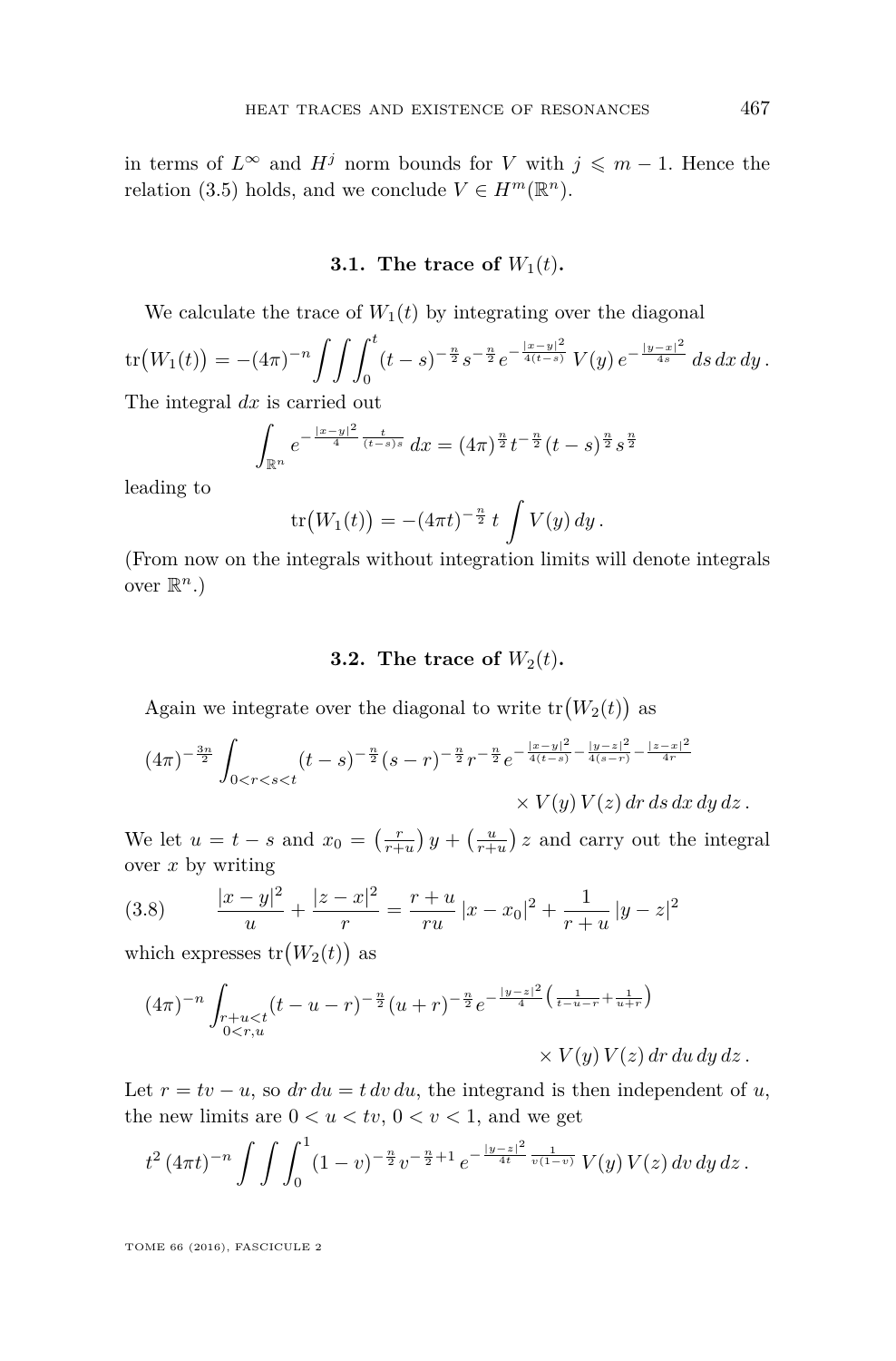Since *V* is real, we can use the Plancherel theorem to write this as

$$
t^{2} (4\pi t)^{-\frac{n}{2}} \int_{0}^{1} v \left( (2\pi)^{-n} \int e^{-t(1-v)v|\xi|^{2}} \left| \widehat{V}(\xi) \right|^{2} d\xi \right) dv.
$$

By symmetry under  $v \to 1 - v$  we can also write this as

$$
\frac{1}{2}t^2(4\pi t)^{-\frac{n}{2}}\int_0^1\left((2\pi)^{-n}\int e^{-t(1-v)v|\xi|^2}\left|\widehat{V}(\xi)\right|^2d\xi\right)dv.
$$

The term in parentheses is continuous in *t*, and at  $t = 0$  equals  $||V||_{L^2}^2$ , so

<span id="page-14-0"></span>(3.9) 
$$
\text{tr}\big(W_2(t)\big) = \frac{1}{2} t^2 (4\pi t)^{-\frac{n}{2}} \left( \|V\|_{L^2}^2 + \varepsilon(t) \right), \qquad \lim_{t \to 0^+} \varepsilon(t) = 0.
$$

This settles the case  $m = 0$  of Theorem [3.1](#page-10-0) which, since  $L_c^{\infty}(\mathbb{R}^n) \subset L^2(\mathbb{R}^n)$ , is nontrivial only for the existence of the expansion  $(3.1)$  for  $m = 0$ . It also shows that we can recover  $||V||_{L^2}$  from  $\lim_{t\to 0^+} r_2(t)$ .

#### **3.3. Proof of Proposition [3.2](#page-12-1)**

First consider the case  $m = 1$ , and suppose that we have an expansion

$$
\text{tr}\big(W_2(t)\big) = (4\pi t)^{-\frac{n}{2}} \big(c_2 t^2 + \mathcal{O}(t^3)\big), \quad t \leq 1.
$$

From [\(3.9\)](#page-14-0) we must have  $c_2 = \frac{1}{2} ||V||_{L^2}^2$ . This leads to the estimate

$$
\int_0^1 \int \left( \frac{1 - e^{-t(1-v)v|\xi|^2}}{t} \right) \left| \widehat{V}(\xi) \right|^2 d\xi dv \leq C, \qquad 0 < t \leq 1.
$$

The integrand is positive, so by Fatou's lemma we get

$$
\left(\int_0^1 (1-v)v dv\right) \int |\xi|^2 |\widehat{V}(\xi)|^2 d\xi \leq C,
$$

implying that  $V \in H^1(\mathbb{R}^n)$ . Conversely, if  $V \in H^1(\mathbb{R}^n) \cap L_c^{\infty}(\mathbb{R}^n;\mathbb{R})$  we would get such an expansion by dominated convergence.

<span id="page-14-2"></span>To consider higher values of *m*, write

(3.10) 
$$
e^{-s} = \sum_{j=0}^{m-1} \frac{(-1)^j}{j!} s^j + r_m(s) \frac{(-1)^m}{m!} s^m,
$$

where  $r_m(s)$  is a smooth function, and by the Lagrange form for the remainder,

<span id="page-14-1"></span>
$$
(3.11) \quad 0 \leq r_m(s) \leq 1 \quad \text{if} \quad s \geq 0 \,, \qquad r_m(0) = 1 \,, \qquad \partial_s r_m(0) = \frac{-1}{m+1} \,.
$$

ANNALES DE L'INSTITUT FOURIER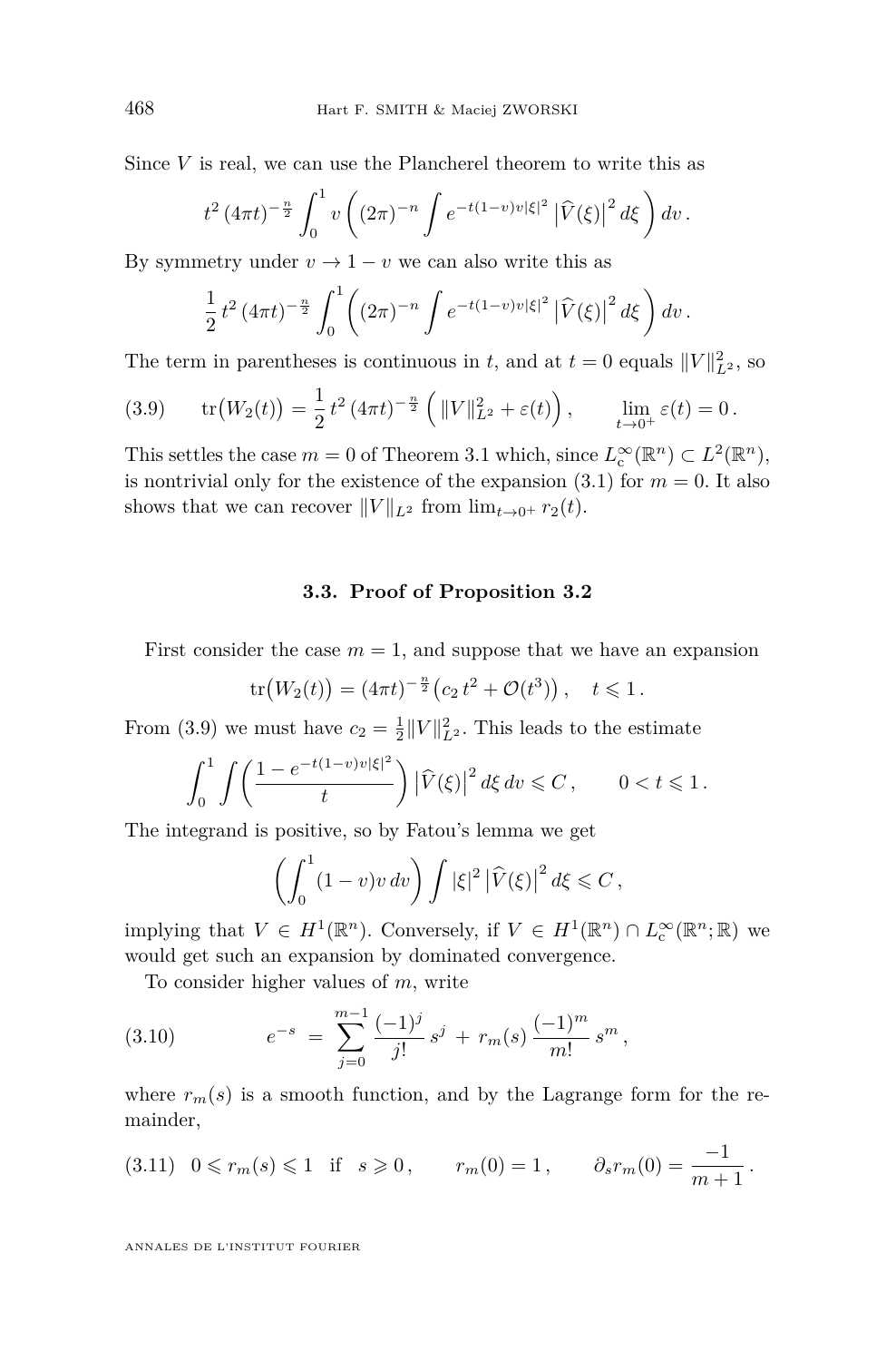Now suppose that  $V \in H^m(\mathbb{R}^n)$  for some  $m \geq 1$ . Then we can expand

$$
\int_0^1 \left( \int e^{-t(1-v)v|\xi|^2} |\widehat{V}(\xi)|^2 d\xi \right) dv
$$
  
= 
$$
\sum_{j=0}^{m-1} \left( \frac{1}{j!} \int_0^1 (1-v)^j v^j dv \right) \left( \int |\xi|^{2j} |\widehat{V}(\xi)|^2 d\xi \right) t^j
$$
  
+ 
$$
\frac{(-1)^m}{m!} \left( \int_0^1 \int r_m \big( t(1-v) v |\xi|^2 \big) (1-v)^m v^m |\xi|^{2m} |\widehat{V}(\xi)|^2 d\xi dv \right) t^m.
$$

The coefficient of  $t^m$  is continuous in  $t$ , and converges to  $a_m ||D|^m V||_{L^2}^2$  as  $t \to 0$ , where  $a_m \neq 0$ . Thus, if we can write

$$
\text{tr}\big(W_2(t)\big) = (4\pi t)^{-\frac{n}{2}} \bigg(\sum_{j=0}^m c_j t^j + \mathcal{O}\big(t^{m+1}\big)\bigg), \quad t \leq 1,
$$

then  $c_j = a_j |||D|^j V||_{L^2}^2$  for  $0 \leqslant j \leqslant m$ , and in addition we have uniform bounds for  $0 < t \leq 1$ 

$$
\int_0^1 \int \left( \frac{1 - r_m \big( t(1-v)v|\xi|^2 \big)}{t} \right) (1-v)^m v^m |\xi|^{2m} \left| \widehat{V}(\xi) \right|^2 d\xi dv \leq C.
$$

Then by Fatou's lemma and [\(3.11\)](#page-14-1) we get

$$
\frac{1}{m+1}\bigg(\int_0^1 (1-v)^{m+1}v^{m+1} dv\bigg) \bigg(\int |\xi|^{2(m+1)} |\widehat{V}(\xi)|^2 d\xi\bigg) \leq C,
$$

so necessarily  $V \in H^{m+1}(\mathbb{R}^n)$ , completing the proof of Proposition [3.2.](#page-12-1)

#### **3.4.** The trace of  $W_k(t)$  for  $k \geq 3$ .

To estimate products of derivatives, we will use the following particular case of the Gagliardo–Nirenberg inequalities.

<span id="page-15-0"></span>LEMMA 3.4. — Suppose  $\{\alpha_j\}_{j=1}^k$  are multi-indices, with  $|\alpha_j| \leq m$ , and  $\sum_{j} |\alpha_j| = 2m$ . If  $u \in L^{\infty}(\mathbb{R}^n) \cap H^m(\mathbb{R}^n)$ , then for a constant *C* depending only on *n* and *m*,

$$
\left\|\prod_{j=1}^k(\partial^{\alpha_j}u_j)\right\|_{L^1}\leqslant C\left(\left(\sum_{j=1}^k\|u_j\|_{L^\infty}\right)^{k-2}\left(\left(\sum_{j=1}^k\|D^m u_j\|_{L^2}\right)^2\right).
$$

Proof. — We use the following bound  $[25, (3.17)$  $[25, (3.17)$  in §13.3. Assuming  $u \in L^{\infty}(\mathbb{R}^n) \cap H^m(\mathbb{R}^n),$ 

$$
\|\partial^{\alpha_j} u_j\|_{L^{\frac{2m}{|\alpha_j|}}} \leqslant C \|u_j\|_{L^\infty}^{1-\frac{|\alpha_j|}{m}} \|D^m u_j\|_{L^{\frac{2m}{n}}}^{\frac{|\alpha_j|}{m}}.
$$

The desired estimate then follows from Hölder's inequality.  $\Box$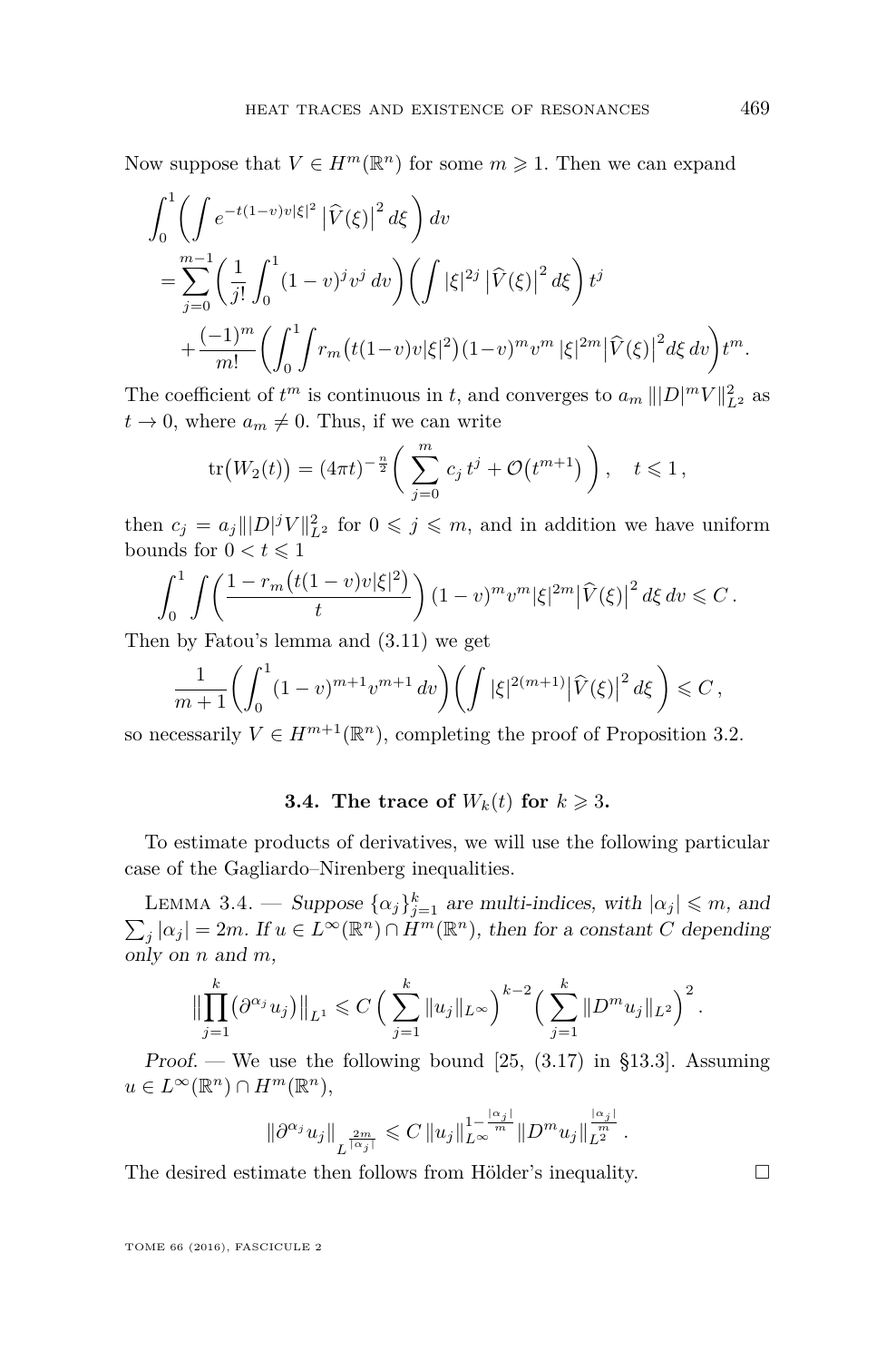We now write  $(-1)^k \text{tr}(W_k(t))$  for  $t > 0$  as an integral

$$
\int_{0 < s_1 < \dots < s_k < t} \frac{e^{-\frac{|x - y_k|^2}{4(s_k - s_{k-1})} - \frac{|y_k - y_{k-1}|^2}{4(s_k - s_{k-1})} \dots - \frac{|y_1 - x|^2}{4s_1}} V(y_k) \dots V(y_1)}{(4\pi)^{\frac{n}{2}(k+1)} (t - s_k)^{\frac{n}{2}} \dots (s_2 - s_1)^{\frac{n}{2}} (s_1)^{\frac{n}{2}}}{\times dy_1 \dots dy_k ds_1 \dots ds_k dx}.
$$

After integrating over *x*, and letting  $s_j = tr_j$ , then letting  $\Sigma \subset \mathbb{R}^k$  denote the set  $\{r \in \mathbb{R}^k : 0 < r_1 < \cdots < r_k < 1\}$ , we obtain

$$
t^k \int_{\Sigma} \int_{(\mathbb{R}^n)^k} \frac{e^{-\frac{|y_k-y_{k-1}|^2}{4t(r_k-r_{k-1})}\cdots-\frac{|y_2-y_1|^2}{4t(r_2-r_1)}-\frac{|y_1-y_k|^2}{4t(1+r_1-r_k)}}V(y_k)\cdots V(y_1)}{(4\pi t)^{\frac{n}{2}k}(r_k-r_{k-1})^{\frac{n}{2}}\cdots(r_2-r_1)^{\frac{n}{2}}(1+r_1-r_k)^{\frac{n}{2}}} dy dr.
$$

To analyse this, we introduce variables  $u_1 = y_1$ , and  $u_j = y_j - y_1$  for 2 ≤ *j* ≤ *k*. Then  $du_1 \wedge \cdots \wedge du_k = dy_1 \wedge \cdots \wedge dy_k$ , so the formula for  $(-1)^k \text{tr}(W_k(t))$  becomes

<span id="page-16-1"></span>
$$
(3.12) \quad \frac{t^k}{(4\pi t)^{\frac{n}{2}}} \int_{\Sigma} \int_{(\mathbb{R}^n)^k} G_{r,t}(u') \ V(u_1+u_k) \cdots V(u_1+u_2) V(u_1) \, du \, dr \, ,
$$

where  $G_{r,t}(u')$  is the Gaussian function of  $u' = (u_2, \ldots, u_k) \in (\mathbb{R}^n)^{k-1}$ 

$$
G_{r,t}(u_2,\ldots,u_k)=\frac{e^{-\frac{1}{4t}\left(\frac{|u_k|^2}{1+r_1-r_k}+\frac{|u_k-u_{k-1}|^2}{r_k-r_{k-1}}\cdots+\frac{|u_3-u_2|^2}{r_3-r_2}+\frac{|u_2|^2}{r_2-r_1}\right)}}{(4\pi t)^{\frac{n}{2}(k-1)}(1+r_1-r_k)^{\frac{n}{2}}(r_k-r_{k-1})^{\frac{n}{2}}\cdots(r_2-r_1)^{\frac{n}{2}}}.
$$

Applying successively the following equality, which is a special case of [\(3.8\)](#page-13-0),

$$
\frac{|u_{j+1} - u_j|^2}{r_{j+1} - r_j} + \frac{|u_j|^2}{r_j - r_1}
$$
  
= 
$$
\frac{r_{j+1} - r_1}{(r_{j+1} - r_j)(r_j - r_1)} \left| u_j - \frac{r_j - r_1}{r_{j+1} - r_1} u_{j+1} \right|^2 + \frac{1}{r_{j+1} - r_1} |u_{j+1}|^2
$$

we can write the quadratic term in the exponent of  $G_{r,t}$  as (3.13)

<span id="page-16-0"></span>
$$
\frac{|u_k|^2}{(1+r_1-r_k)(r_k-r_1)} + \sum_{j=2}^{k-1} \frac{(r_{j+1}-r_1)}{(r_{j+1}-r_j)(r_j-r_1)} |u_j - \frac{r_j-r_1}{r_{j+1}-r_1}u_{j+1}|^2
$$

In particular we see that, for all  $t > 0$  and  $r \in \Sigma$ ,

$$
\int_{(\mathbb{R}^n)^{k-1}} G_{r,t}(u') du' = 1.
$$

For  $t > 0$  consider the *k*-linear form

$$
B_t(V_1,\ldots,V_k)=\int_{\Sigma}\int_{(\mathbb{R}^n)^k}G_{r,t}(u')\ V_k(u_1+u_k)\cdots V_2(u_1+u_2)V_1(u_1)\ du\ dr\ .
$$

ANNALES DE L'INSTITUT FOURIER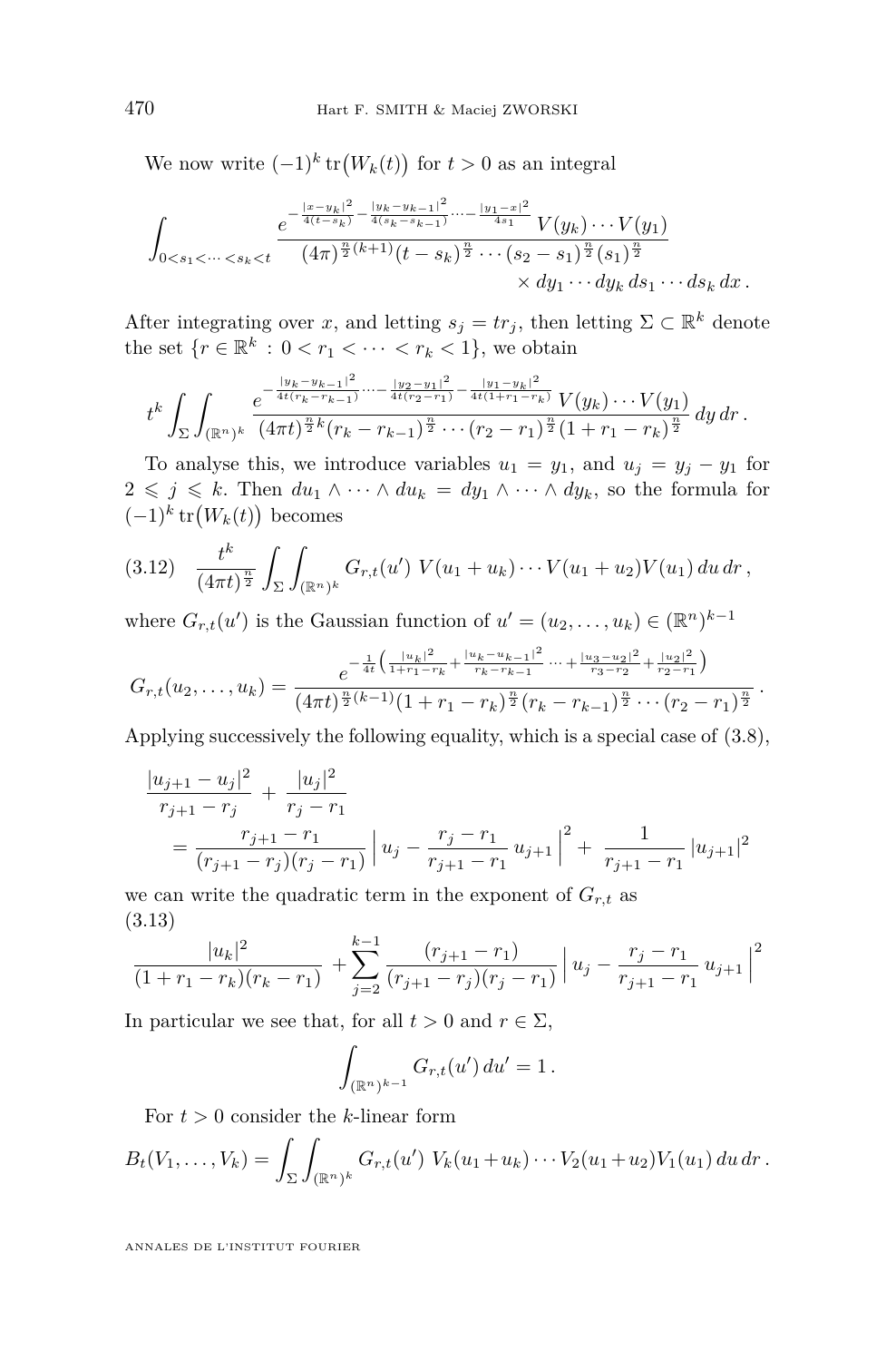By Hölder's inequality applied to the integral over  $u_1$ , we have

$$
|B_t(V_1,\ldots,V_k)| \leq \prod_{j=1}^k ||V_j||_{L^k(\mathbb{R}^n)},
$$

and thus  $B_t$  is uniformly continuous on bounded sets in  $L^k(\mathbb{R}^n)^k$ . The quadratic form [\(3.13\)](#page-16-0) is bounded below by  $c |u'|^2$ , for  $c > 0$  independent of  $r \in \Sigma$ . An approximation to the identity argument then shows that  $B_t$  is continuous over  $t \in [0, \infty)$ , for fixed elements of  $L^k(\mathbb{R}^n)^k$ , where we set

$$
B_0(V_1,\ldots,V_k)=\frac{1}{k!}\int_{\mathbb{R}^n}V_k(u_1)\cdots V_1(u_1)\,du_1\,.
$$

Consequently, we can write  $tr(W_k(t)) = (-1)^k (4\pi t)^{-\frac{n}{2}} t^k B_t(V)$ , where

$$
B_t(V) \in C([0,\infty)), \quad B_0(V) = \frac{1}{k!} \int V(y)^k dy.
$$

Here we set  $B_t(V) = B_t(V, \ldots, V)$ , which, by the above, is for each t a continuous function of  $V \in L^k(\mathbb{R}^n)$ .

We start by demonstrating an *m*-th order expansion of  $B_t(V)$  when  $V \in$  $C_c^{\infty}(\mathbb{R}^n;\mathbb{R})$ , after which we show it applies to  $V \in L_c^{\infty}(\mathbb{R}^n;\mathbb{R}) \cap H^m(\mathbb{R}^n)$ by taking limits.

For  $2 \leqslant j \leqslant k$  we write

$$
V(u_j + u_1) = (2\pi)^{-n} \int e^{i\eta_j \cdot (u_1 + u_j)} \widehat{V}(\eta_j)
$$

and plug this into [\(3.12\)](#page-16-1) to express

$$
B_t(V) = (2\pi)^{-n(k-1)} \int_{\Sigma} \int_{(\mathbb{R}^n)^{k-1}} e^{-tQ_r(\eta')} \widehat{V}(\eta_k) \cdots \widehat{V}(\eta_2)
$$

$$
\times \overline{\widehat{V}(\eta_2 + \cdots + \eta_k)} d\eta_2 \cdots d\eta_k dr.
$$

where  $Q_r(\eta')$  is the quadratic form inverse to [\(3.13\)](#page-16-0), and where  $\hat{V}(-\zeta) = \overline{\zeta(\zeta)}$  $\hat{V}(\zeta)$  since *V* is real valued.

We expand  $\exp(-tQ_r(\eta'))$  as in [\(3.10\)](#page-14-2). The first  $m-1$  terms give contributions to  $B_t(V)$  of the form

$$
(2\pi)^{-n(k-1)}\sum_{j=0}^{m-1}\frac{(-1)^j}{j!}t^j\int Q(\eta')^j\,\widehat{V}(\eta_k)\cdots\widehat{V}(\eta_2) \times \overline{\widehat{V}(\eta_2+\cdots+\eta_k)}\,d\eta_2\cdots d\eta_k,
$$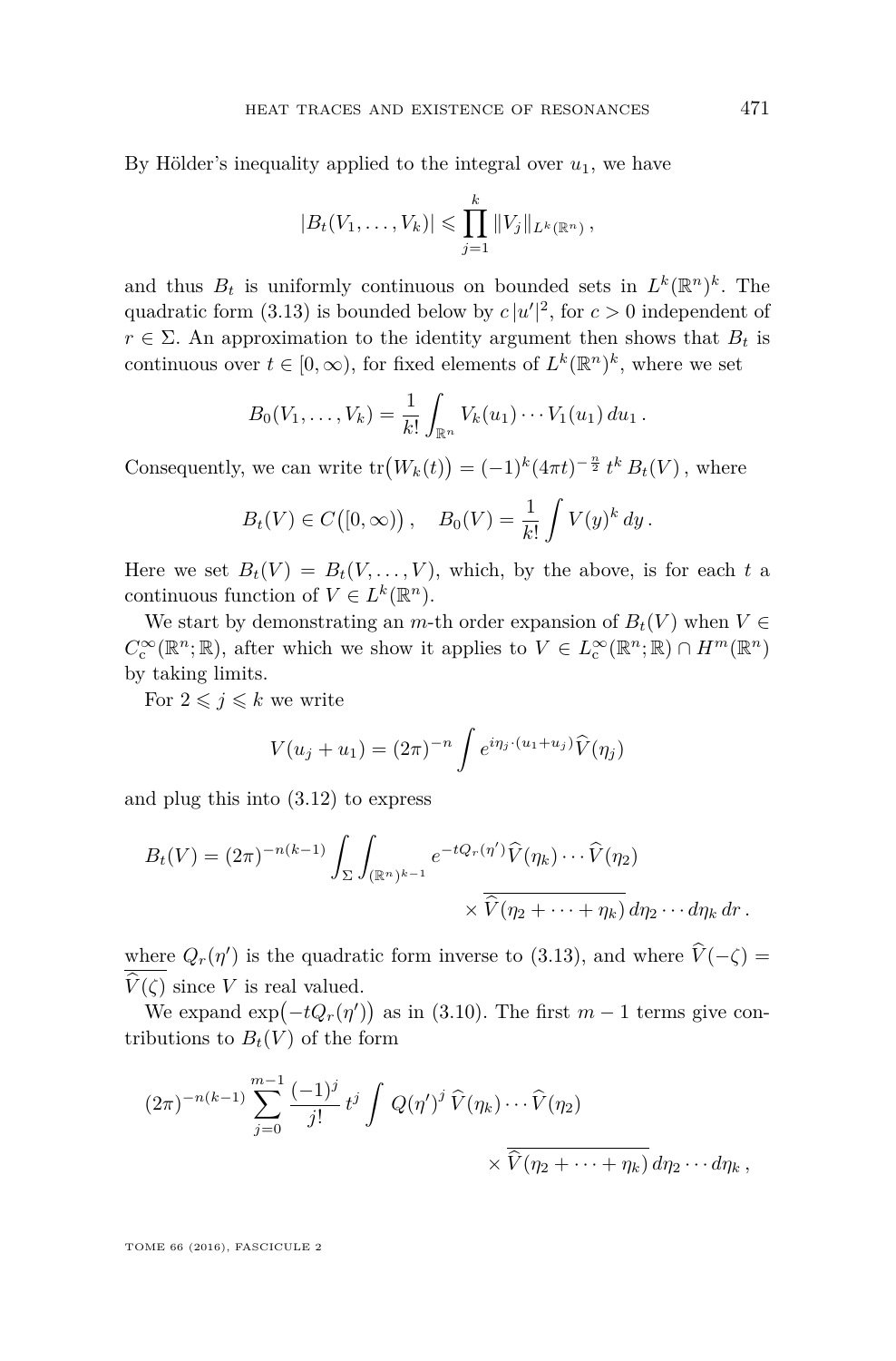where  $Q(\eta')$  is the quadratic form obtained by integrating  $Q_r(\eta')$  over *r*. The key observation we need is that we can write

$$
Q(\eta')^j = \sum C_{\alpha_k,\dots,\alpha_1} \eta_k^{\alpha_k} \cdots \eta_2^{\alpha_2} (\eta_2 + \dots + \eta_k)^{\alpha_1}
$$

where  $\sum_{i=1}^{k} |\alpha_i| = 2j$ , and  $|\alpha_i| \leq j$  for every *i*.

Thus, the coefficient of  $t^j$  is such a linear combination of terms of the form

$$
(2\pi)^{-n(k-1)}\int (\widehat{\partial^{\alpha_k}V})(\eta_k)\cdots(\widehat{\partial^{\alpha_2}V})(\eta_2)\overline{\widehat{(\partial^{\alpha_1}V)}(\eta_2+\cdots+\eta_k)}\,d\eta_2\cdots d\eta_k,
$$

This integral is equal to

$$
\int (\partial^{\alpha_k} V)(y) \cdots (\partial^{\alpha_2} V)(y) (\partial^{\alpha_1} V)(y) dy,
$$

which by Lemma [3.4](#page-15-0) is bounded by  $C \frac{||V||_{L^{\infty}}^{k-2} ||D^j V||_{L^2}^2}{L^2}$ . This establishes the bounds of Proposition [3.3](#page-12-2) on the coefficients  $c_{k,j+k}$  when  $V \in C_c^{\infty}(\mathbb{R}^n;\mathbb{R})$ .

The *m*-th order remainder is a constant times

$$
t^m \int_0^1 (1-s)^{m-1} \int_{\Sigma} \int_{(\mathbb{R}^n)^{k-1}} e^{-stQ_r(\eta')} Q_r(\eta')^m
$$
  
 
$$
\times \widehat{V}(\eta_k) \cdots \widehat{V}(\eta_2) \overline{\widehat{V}(\eta_2 + \cdots + \eta_k)} d\eta' d\tau ds,
$$

which by a similar argument can be written as an integral over *r* and *s* of various polynomials in *r, s* times

$$
t^m \int e^{-stQ_r(\eta')} (\widehat{\partial^{\alpha_k} V})(\eta_k) \cdots (\widehat{\partial^{\alpha_2} V})(\eta_2) \overline{(\widehat{\partial^{\alpha_1} V})(\eta_2 + \cdots + \eta_k)} d\eta_2 \cdots d\eta_k,
$$

with  $| \alpha_i | \leq m$ , and  $\sum_i | \alpha_i | = 2m$ . We now show that, uniformly over  $r \in \Sigma$ , and  $t > 0$ ,

<span id="page-18-0"></span>
$$
(3.14) \quad \frac{1}{(2\pi)^{n(k-1)}} \bigg| \int e^{-tQ_r(\eta')} \widehat{v_k}(\eta_k) \cdots \widehat{v_2}(\eta_2) \overline{\widehat{v_1}(\eta_2 + \cdots + \eta_k)} d\eta' \bigg| \leq \prod_{j=1}^k \|v_j\|_{L^{p_j}},
$$

whenever  $2 \leqslant p_j \leqslant \infty$  and  $\sum_j p_j^{-1} = 1$ . Here we note that the proof of Lemma [3.4](#page-15-0) bounds the right hand side, with  $p_j = 2m/|\alpha_j|$  and  $v_j = \partial^{\alpha_j} V$ , by  $||V||_{L^{\infty}}^{k-2}||V||_{H^m}^2$ . The bounds on  $r_{k,k+m}(t)$  in Proposition [3.3](#page-12-2) will follow for  $V \in C_c^{\infty}(\mathbb{R}^n)$ .

The left hand side of [\(3.14\)](#page-18-0) equals

$$
\bigg|\int G_{r,t}(y_2-x,\ldots,y_k-x)\,v_k(y_k)\cdots v_2(y_2)\,v_1(x)\,dx\,dy_2\cdots dy_k\bigg|.
$$

ANNALES DE L'INSTITUT FOURIER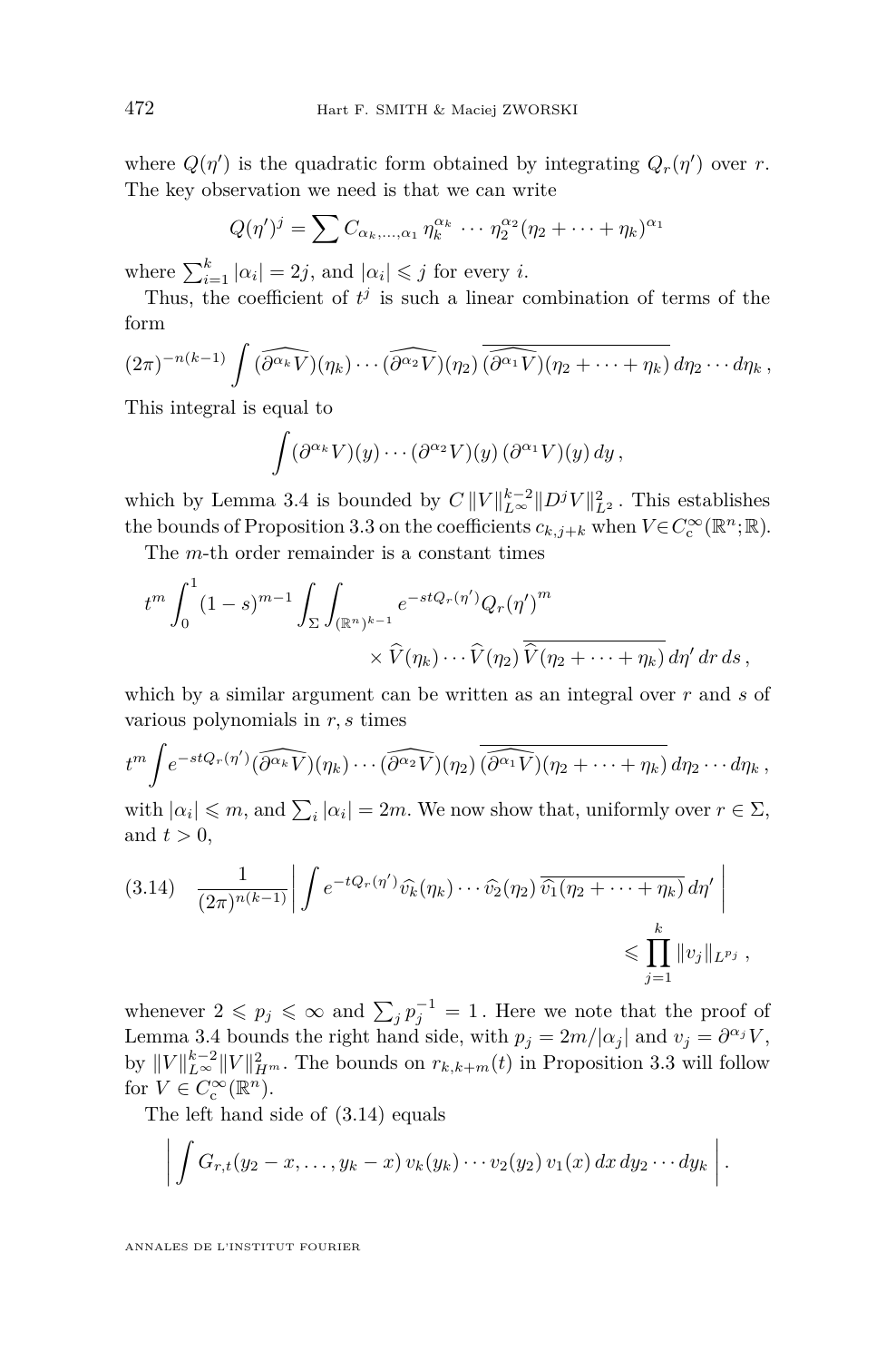The kernel  $G_{r,t}$  is positive and has total integral 1, so for proving the bound we may assume each  $v_i$  is nonnegative. By interpolation, we may restrict to the case that two of the  $p_j$ 's are equal to 2, and the rest equal  $\infty$ . There are then two distinct cases to consider:  $p_1 = p_2 = 2$ , or  $p_2 = p_3 = 2$ . In the first case, we dominate the integral by

$$
(3.15) \t\t ||v_k||_{L^{\infty}} \cdots ||v_3||_{L^{\infty}} \int K(y_2 - x) v_2(y_2) v_1(x) dy_2 dx
$$

where

<span id="page-19-0"></span>
$$
K(z) = \int G_{r,t}(z,y_3,\ldots,y_k) dy_3\cdots dy_k.
$$

Since  $\int K = 1$ , by Young's inequality the integral in [\(3.15\)](#page-19-0) is bounded by  $||v_2||_{L^2} ||v_1||_{L^2}$ .

In case  $p_2 = p_3 = 2$ , we bound the integral by (3.16)

<span id="page-19-1"></span>
$$
||v_k||_{L^{\infty}} \cdots ||v_4||_{L^{\infty}} ||v_1||_{L^{\infty}} \int K(y_2, y_3) v_3(y_3 - x) v_2(y_2 - x) dy_2 dy_3 dx,
$$

where now

$$
K(y_2, y_3) = \int G_{r,t}(y_2, y_3, y_4, \ldots, y_k) dy_4 \cdots dy_k.
$$

Thus  $\hat{K}(\eta_2, \eta_3) = e^{-tQ_r(\eta_2, \eta_3, 0, \dots, 0)}$ . Writing *v*<sub>2</sub> and *v*<sub>3</sub> in terms of their Fourier transforms, and integrating out  $y_2$  and  $y_3$ , expresses the integral in [\(3.16\)](#page-19-1) as

$$
(2\pi)^{-2n} \int e^{-ix(\eta_2 + \eta_3)} e^{-tQ_r(-\eta_2, -\eta_3, 0, \dots, 0)} \widehat{\nu_3}(\eta_3) \widehat{\nu_2}(\eta_2) d\eta_2 d\eta_3 dx
$$
  
= 
$$
(2\pi)^{-n} \int e^{-tQ_r(-\eta_2, \eta_2, 0, \dots, 0)} \widehat{\nu_3}(-\eta_2) \widehat{\nu_2}(\eta_2) d\eta_2,
$$

which is bounded by  $||v_3||_{L^2}||v_2||_{L^2}$  by the Schwarz inequality, as  $Q_r \geq 0$ .

It remains to show the expansion holds for general  $V \in L^{\infty}(\mathbb{R}^n;\mathbb{R})$ *H*<sup>*m*</sup>( $\mathbb{R}^n$ ). We set  $\phi_{\varepsilon} * V = V_{\varepsilon} \in C_{\varepsilon}^{\infty}(\mathbb{R}^n)$ , where  $\phi_{\varepsilon} = \varepsilon^{-n} \phi(\varepsilon^{-1})$  is a family of smooth compactly supported mollifiers.

Recall that  $tr(W_k(t)) = (-1)^k (4\pi t)^{-n/2} t^k B_t(V)$ . Since for each *t*,  $B_t(V)$ is continuous in *V* in the  $L^k(\mathbb{R}^n)$  topology, then  $B_t(V) = \lim_{\varepsilon \to 0} B_t(V_{\varepsilon})$ . Furthermore, since  $||V_{\varepsilon}||_{L^{\infty}} \le ||V||_{L^{\infty}}, ||V_{\varepsilon}||_{H^m} \le ||V||_{H^m}$ , we have the following bounds, uniform for  $t > 0$  and  $\varepsilon > 0$ ,

$$
||r_{k,k+m}(t, V_{\varepsilon})|| \leq C ||V||_{L^{\infty}}^{k-2} ||V||_{H^m}^2.
$$

It thus remains to show that  $\lim_{\varepsilon \to 0} c_{k,k+j}(V_{\varepsilon}) = c_{k,k+j}(V)$  if  $j \leq m-1$ , for appropriately defined  $c_{k,k+j}(V)$  satisfying the bounds of Proposition [3.3.](#page-12-2)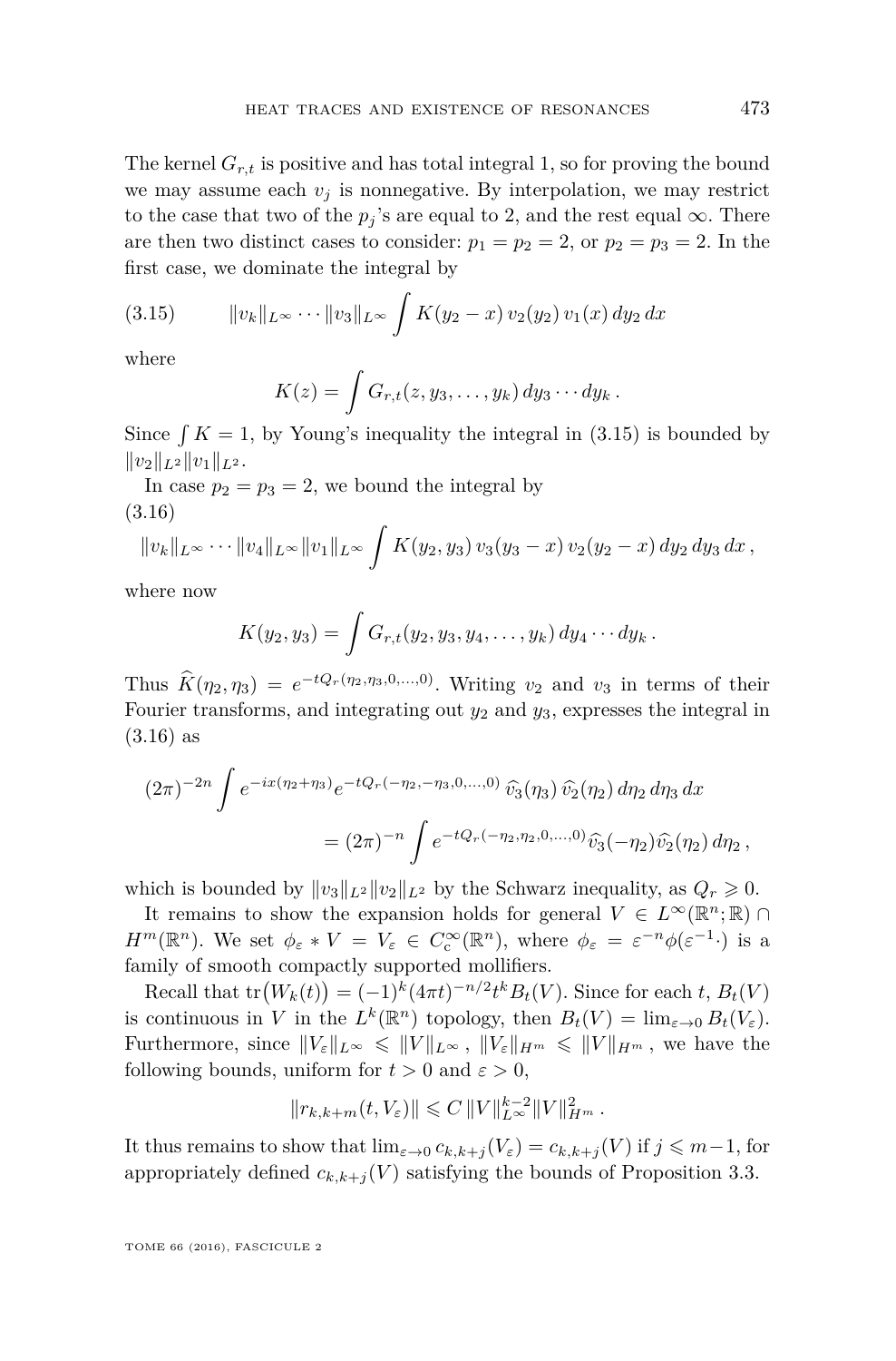Recall that  $c_{k,k+1}(V_{\varepsilon})$  can be written as a linear combination of terms of the form

(3.17) 
$$
\int (\partial^{\alpha_k} V_{\varepsilon})(y) \cdots (\partial^{\alpha_1} V_{\varepsilon})(y) dy,
$$

where  $|a_i| \leq j$  for all *i*, and  $\sum_{i=1}^k |a_i| = 2j$ . We define  $c_{k,k+j}(V)$  by the same formula, which by Lemma [3.4](#page-15-0) is well defined, and absolutely dominated by  $||V||_{L^{\infty}}^{k-2}||D^jV||_{L^2}^2$ . To see that [\(3.17\)](#page-20-14) converges, as  $\varepsilon \to 0$ , to the same expression with  $V_{\varepsilon}$  replaced by *V*, we note that, by the proof of Lemma [3.4,](#page-15-0)  $\partial^{\alpha_i} V \in L^{\frac{2m}{|\alpha_i|}}(\mathbb{R}^n)$ , so for  $|\alpha_i| > 0$ ,

<span id="page-20-14"></span>
$$
\lim_{\varepsilon \to 0} \|\partial^{\alpha_i} V_{\varepsilon} - \partial^{\alpha_i} V\|_{L^{\frac{2m}{|\alpha_i|}}} = 0.
$$

Thus, the product over the terms in [\(3.17\)](#page-20-14) with  $|\alpha_i| \neq 0$  converges in  $L^{\frac{m}{j}}(\mathbb{R}^n)$  to the same product with  $V_{\varepsilon}$  replace by *V*. Since  $\frac{m}{j} > 1$ , the integral in [\(3.17\)](#page-20-14) converges as  $\varepsilon \to 0$  by the fact that  $V_{\varepsilon} \to V$  in  $L^p(\mathbb{R}^n)$ for all  $p < \infty$ .

#### BIBLIOGRAPHY

- <span id="page-20-6"></span>[1] A. Autin, "Isoresonant complex-valued potentials and symmetries", Canad. J. Math. **63** (2011), no. 4, p. 721-754.
- <span id="page-20-9"></span>[2] R. Bañuelos & A. Sá Barreto, "On the heat trace of Schrödinger operators", Comm. Partial Differential Equations **20** (1995), no. 11-12, p. 2153-2164.
- <span id="page-20-13"></span>[3] M. VAN DEN BERG, "On the trace of the difference of Schrödinger heat semigroups", Proc. Roy. Soc. Edinburgh Sect. A **119** (1991), no. 1-2, p. 169-175.
- <span id="page-20-11"></span>[4] J. Brüning, "On the compactness of isospectral potentials", Comm. Partial Differential Equations **9** (1984), no. 7, p. 687-698.
- <span id="page-20-2"></span>[5] T. CHRISTIANSEN, "Some lower bounds on the number of resonances in Euclidean scattering", Math. Res. Lett. **6** (1999), no. 2, p. 203-211.
- <span id="page-20-3"></span>[6] ——— , "Several complex variables and the distribution of resonances in potential scattering", Comm. Math. Phys. **259** (2005), no. 3, p. 711-728.
- <span id="page-20-10"></span>[7] ——— , "Schrödinger operators with complex-valued potentials and no resonances", Duke Math. J. **133** (2006), no. 2, p. 313-323.
- <span id="page-20-7"></span>[8] ——— , "Isophasal, isopolar, and isospectral Schrödinger operators and elementary complex analysis", Amer. J. Math. **130** (2008), no. 1, p. 49-58.
- <span id="page-20-4"></span>[9] T. Christiansen & P. D. Hislop, "The resonance counting function for Schrödinger operators with generic potentials", Math. Res. Lett. **12** (2005), no. 5-6, p. 821-826.
- <span id="page-20-1"></span>[10] ——— , "Maximal order of growth for the resonance counting functions for generic potentials in even dimensions", Indiana Univ. Math. J. **59** (2010), no. 2, p. 621-660.
- <span id="page-20-8"></span>[11] K. DATCHEV & H. HEZARI, "Resonant uniqueness of radial semiclassical Schrödinger operators", Appl. Math. Res. Express. AMRX (2012), no. 1, p. 105-113.
- <span id="page-20-5"></span>[12] T.-C. Dinh & D.-V. Vu, "Asymptotic number of scattering resonances for generic Schrödinger operators", Comm. Math. Phys. **326** (2014), no. 1, p. 185-208.
- <span id="page-20-12"></span>[13] H. DONNELLY, "Compactness of isospectral potentials", Trans. Amer. Math. Soc. **357** (2005), no. 5, p. 1717-1730 (electronic).
- <span id="page-20-0"></span>[14] S. Dyatlov & M. Zworski, "Mathematical theory of scattering resonances", in preparation,<http://math.berkeley.edu/~zworski/res.pdf>.